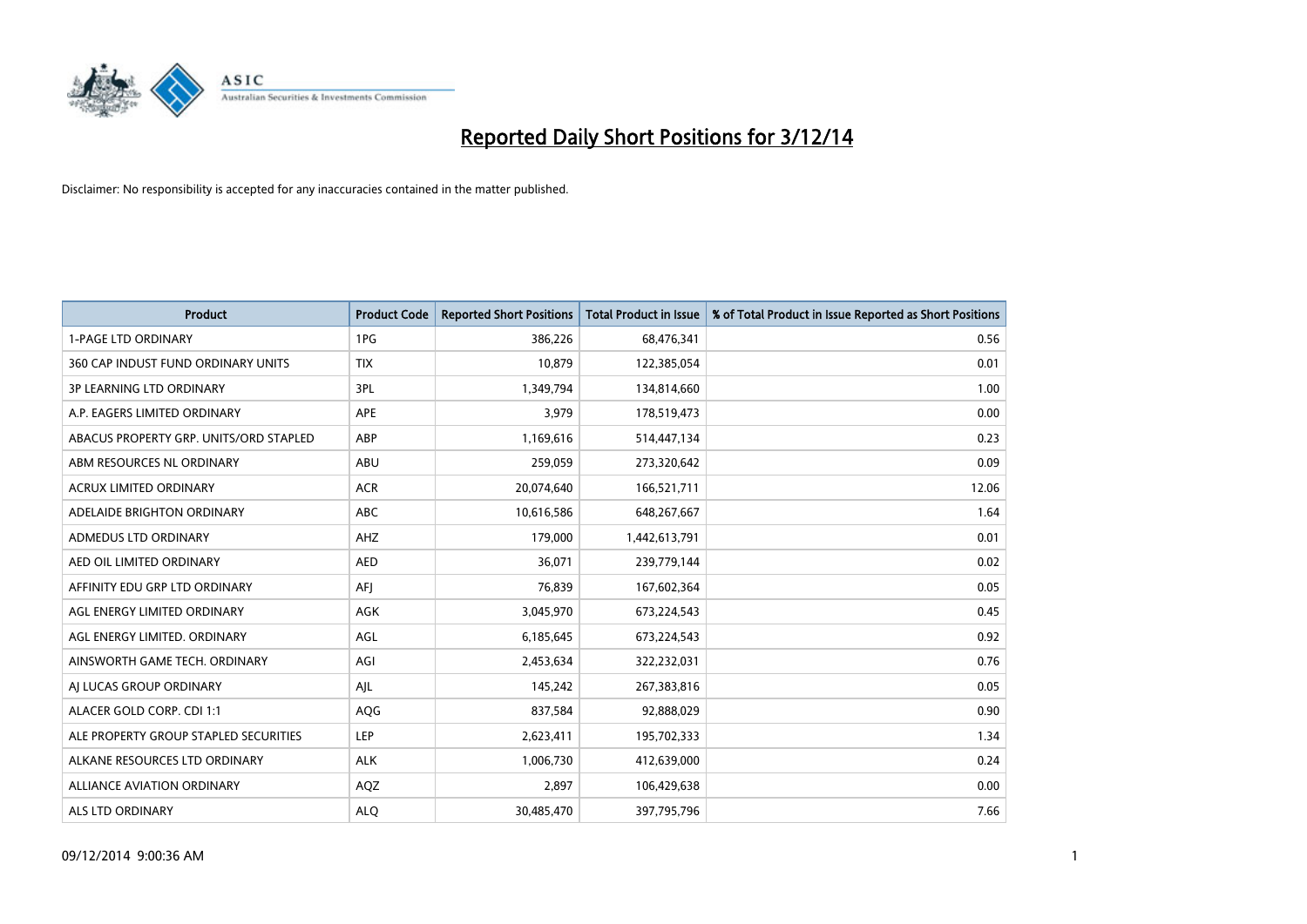

| <b>Product</b>                          | <b>Product Code</b> | <b>Reported Short Positions</b> | <b>Total Product in Issue</b> | % of Total Product in Issue Reported as Short Positions |
|-----------------------------------------|---------------------|---------------------------------|-------------------------------|---------------------------------------------------------|
| ALTIUM LIMITED ORDINARY                 | <b>ALU</b>          | 139,065                         | 129,272,762                   | 0.11                                                    |
| ALUMINA LIMITED ORDINARY                | AWC                 | 38,288,919                      | 2,806,225,615                 | 1.36                                                    |
| AMALGAMATED HOLDINGS ORDINARY           | AHD                 | 87                              | 157,911,826                   | 0.00                                                    |
| AMBITION GROUP LTD ORDINARY             | AMB                 | 50,000                          | 67,170,954                    | 0.07                                                    |
| AMCOM TELECOMM, ORDINARY                | AMM                 | 5,076,401                       | 266,399,148                   | 1.91                                                    |
| AMCOR LIMITED ORDINARY                  | AMC                 | 10,726,954                      | 1,206,684,923                 | 0.89                                                    |
| AMP LIMITED ORDINARY                    | AMP                 | 13,249,174                      | 2,957,737,964                 | 0.45                                                    |
| ANSELL LIMITED ORDINARY                 | <b>ANN</b>          | 5,614,855                       | 153,139,924                   | 3.67                                                    |
| ANTARES ENERGY LTD ORDINARY             | <b>AZZ</b>          | 876,261                         | 255,000,000                   | 0.34                                                    |
| ANZ BANKING GRP LTD CAP NOTE            | ANZPD               | 1,415                           | 11,200,000                    | 0.01                                                    |
| ANZ BANKING GRP LTD CAP NOTE 2          | ANZPE               | 1,100                           | 16,100,000                    | 0.01                                                    |
| ANZ BANKING GRP LTD ORDINARY            | ANZ                 | 15,122,989                      | 2,756,627,771                 | 0.55                                                    |
| APA GROUP STAPLED SECURITIES            | APA                 | 13,867,905                      | 835,750,807                   | 1.66                                                    |
| APN NEWS & MEDIA ORDINARY               | <b>APN</b>          | 292,099                         | 1,029,041,356                 | 0.03                                                    |
| APN OUTDOOR GRP ORDINARY                | <b>APO</b>          | 101                             | 166,614,509                   | 0.00                                                    |
| AQUARIUS PLATINUM. ORDINARY             | <b>AOP</b>          | 2,741,321                       | 1,465,473,903                 | 0.19                                                    |
| ARAFURA RESOURCE LTD ORDINARY           | ARU                 | 2,000                           | 441,270,644                   | 0.00                                                    |
| ARB CORPORATION ORDINARY                | ARP                 | 660,319                         | 72,505,302                    | 0.91                                                    |
| ARDENT LEISURE GROUP STAPLED SECURITIES | AAD                 | 2,324,030                       | 438,666,245                   | 0.53                                                    |
| ARENA REIT. ORDINARY UNITS              | <b>ARF</b>          | 158,793                         | 211,605,103                   | 0.08                                                    |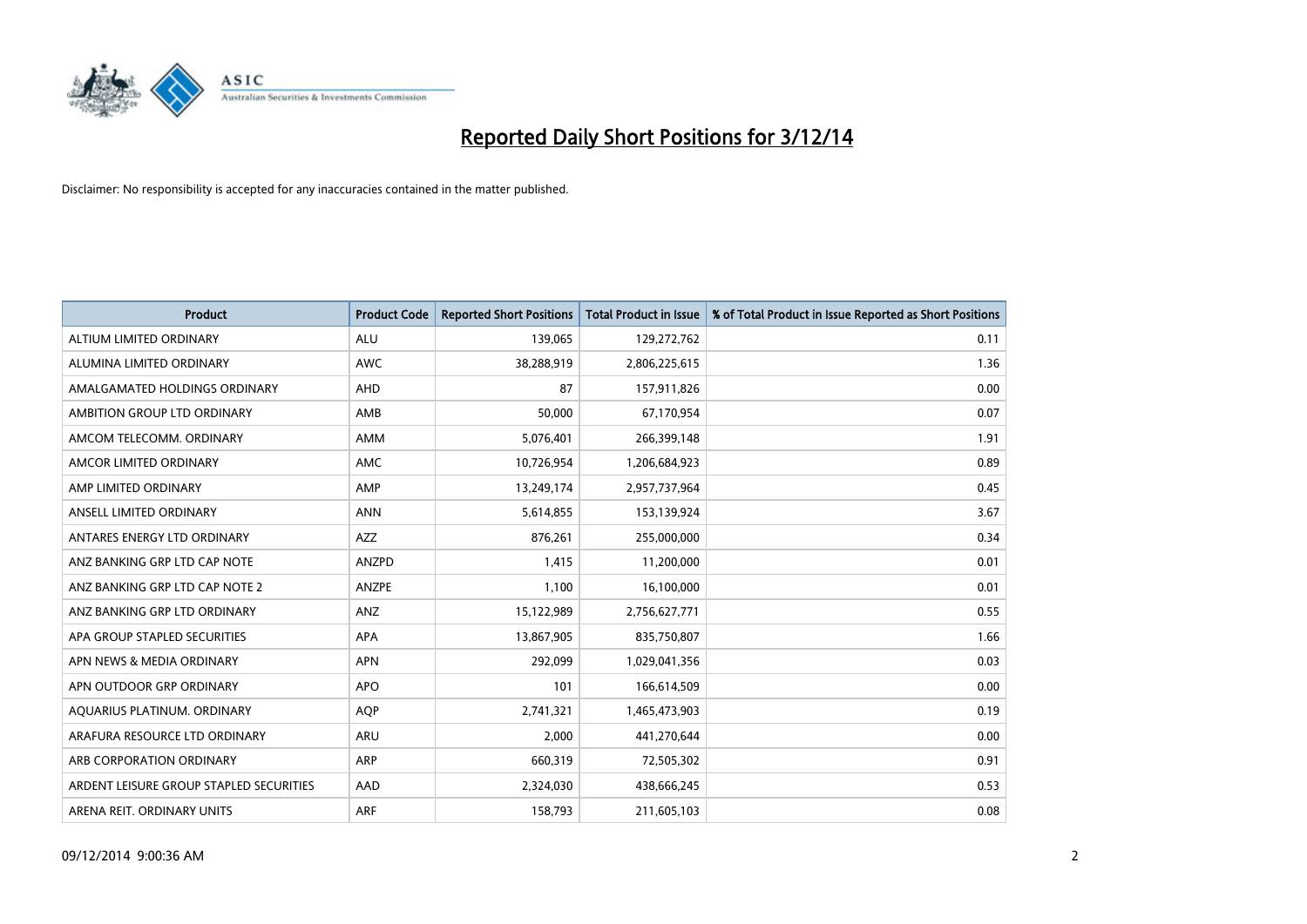

| <b>Product</b>                            | <b>Product Code</b> | <b>Reported Short Positions</b> | <b>Total Product in Issue</b> | % of Total Product in Issue Reported as Short Positions |
|-------------------------------------------|---------------------|---------------------------------|-------------------------------|---------------------------------------------------------|
| ARISTOCRAT LEISURE ORDINARY               | <b>ALL</b>          | 1,197,923                       | 630,022,253                   | 0.19                                                    |
| ARRIUM LTD ORDINARY                       | ARI                 | 68,160,188                      | 2,937,293,755                 | 2.32                                                    |
| ASALEO CARE LIMITED ORDINARY              | AHY                 | 6,977,489                       | 603,469,434                   | 1.16                                                    |
| ASCIANO LIMITED ORDINARY                  | <b>AIO</b>          | 2,279,247                       | 975,385,664                   | 0.23                                                    |
| ASG GROUP LIMITED ORDINARY                | ASZ                 | 24,443                          | 206,720,839                   | 0.01                                                    |
| ASHLEY SERVICES GRP ORDINARY              | <b>ASH</b>          | 222,411                         | 150,000,000                   | 0.15                                                    |
| ASPEN GROUP ORD/UNITS STAPLED             | APZ                 | 131,853                         | 113,183,450                   | 0.12                                                    |
| ASPIRE MINING LTD ORDINARY                | AKM                 | 3,000,001                       | 703,463,306                   | 0.43                                                    |
| ASTRO JAP PROP GROUP STAPLED US PROHIBIT. | AJA                 | 131,042                         | 67,197,388                    | 0.20                                                    |
| ASX LIMITED ORDINARY                      | ASX                 | 5,750,170                       | 193,595,162                   | 2.97                                                    |
| ATLAS IRON LIMITED ORDINARY               | <b>AGO</b>          | 103,254,880                     | 919,475,619                   | 11.23                                                   |
| ATRUM COAL NL ORDINARY                    | ATU                 | 71,996                          | 170,142,959                   | 0.04                                                    |
| AUCKLAND INTERNATION ORDINARY             | AIA                 | 83,399                          | 1,190,484,097                 | 0.01                                                    |
| AURIZON HOLDINGS LTD ORDINARY             | <b>AZI</b>          | 3,371,304                       | 2,137,284,503                 | 0.16                                                    |
| AUSDRILL LIMITED ORDINARY                 | <b>ASL</b>          | 22,232,836                      | 312,277,224                   | 7.12                                                    |
| AUSENCO LIMITED ORDINARY                  | AAX                 | 901,895                         | 168,449,799                   | 0.54                                                    |
| AUSNET SERVICES STAPLED SECURITIES        | <b>AST</b>          | 36,466,873                      | 3,425,244,162                 | 1.06                                                    |
| AUST INDUSTRIAL REIT UNIT                 | ANI                 | 163,118                         | 96,288,031                    | 0.17                                                    |
| <b>AUSTAL LIMITED ORDINARY</b>            | ASB                 | 394,931                         | 346,772,567                   | 0.11                                                    |
| AUSTBROKERS HOLDINGS ORDINARY             | <b>AUB</b>          | 66,195                          | 61,712,763                    | 0.11                                                    |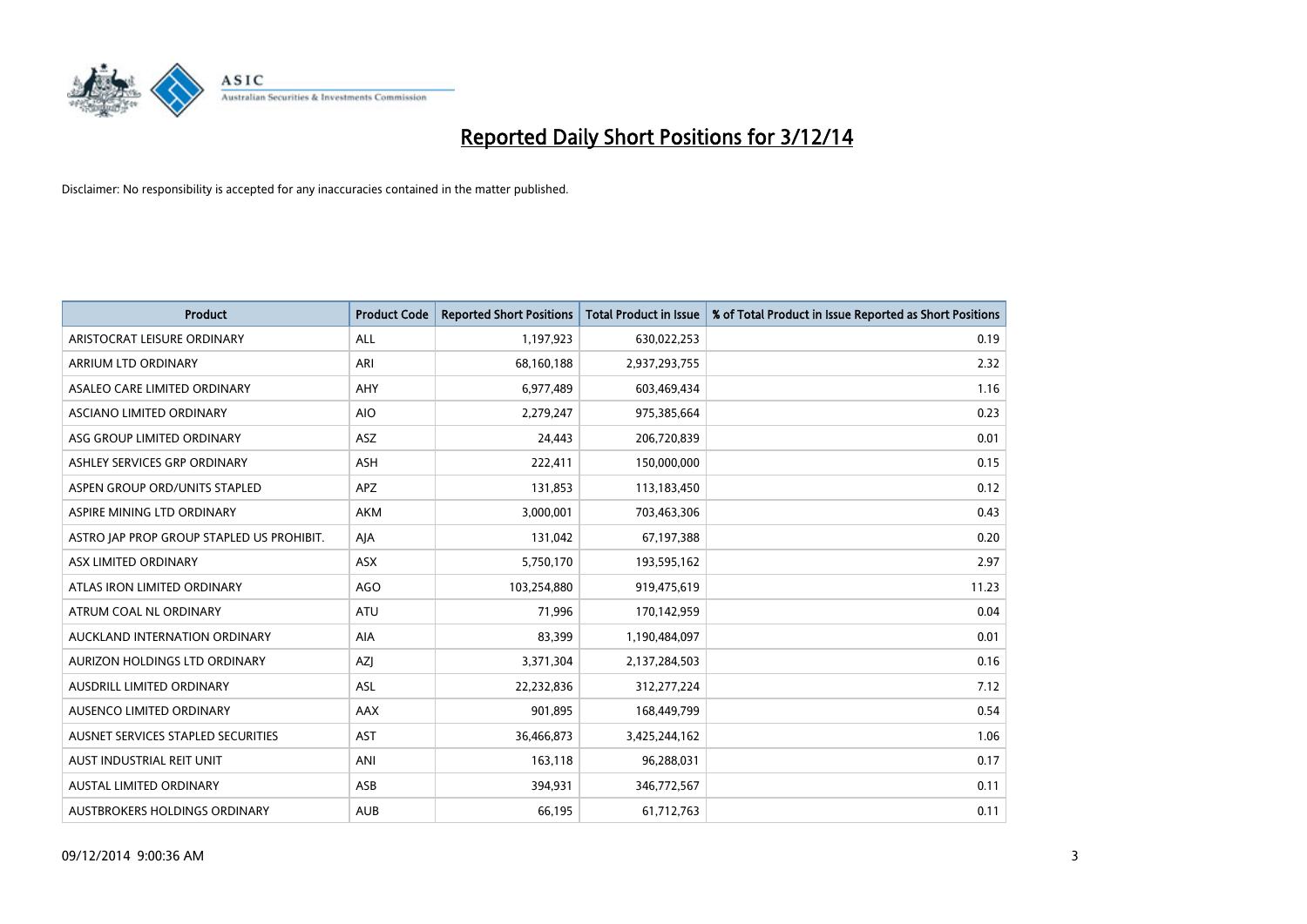

| <b>Product</b>                         | <b>Product Code</b> | <b>Reported Short Positions</b> | <b>Total Product in Issue</b> | % of Total Product in Issue Reported as Short Positions |
|----------------------------------------|---------------------|---------------------------------|-------------------------------|---------------------------------------------------------|
| AUSTEX OIL LIMITED ORDINARY            | <b>AOK</b>          | 62,000                          | 558,571,402                   | 0.01                                                    |
| AUSTIN ENGINEERING ORDINARY            | ANG                 | 613,023                         | 84,274,004                    | 0.73                                                    |
| AUSTRALIAN AGRICULT, ORDINARY          | AAC                 | 7,089,518                       | 532,474,721                   | 1.33                                                    |
| AUSTRALIAN PHARM. ORDINARY             | API                 | 11,185,240                      | 488,115,883                   | 2.29                                                    |
| AUTOMOTIVE HOLDINGS ORDINARY           | AHE                 | 3,762,407                       | 306,437,941                   | 1.23                                                    |
| AVANCO RESOURCES LTD ORDINARY          | AVB                 | 3,263,736                       | 1,661,675,855                 | 0.20                                                    |
| AVEO GROUP STAPLED SECURITIES          | AOG                 | 3,613,103                       | 499,536,460                   | 0.72                                                    |
| AWE LIMITED ORDINARY                   | AWE                 | 5,255,721                       | 525,861,050                   | 1.00                                                    |
| <b>AZONTO PET LTD ORDINARY</b>         | APY                 | $\mathbf{1}$                    | 1,159,375,100                 | 0.00                                                    |
| AZUMAH RESOURCES ORDINARY              | <b>AZM</b>          | 1                               | 389,316,919                   | 0.00                                                    |
| BANDANNA ENERGY ORDINARY               | <b>BND</b>          | 17,540,654                      | 528,481,199                   | 3.32                                                    |
| BANK OF QUEENSLAND. ORDINARY           | <b>BOQ</b>          | 2,060,035                       | 363,416,835                   | 0.57                                                    |
| <b>BASE RES LIMITED ORDINARY</b>       | <b>BSE</b>          | 5,501,878                       | 563,902,771                   | 0.98                                                    |
| <b>BATHURST RES LTD. ORDINARY</b>      | <b>BRL</b>          | 303,448                         | 947,828,434                   | 0.03                                                    |
| <b>BC IRON LIMITED ORDINARY</b>        | <b>BCI</b>          | 16,205,003                      | 196,196,992                   | 8.26                                                    |
| BEACH ENERGY LIMITED ORDINARY          | <b>BPT</b>          | 15,253,581                      | 1,297,496,886                 | 1.18                                                    |
| BEADELL RESOURCE LTD ORDINARY          | <b>BDR</b>          | 55,199,369                      | 798,657,280                   | 6.91                                                    |
| BEGA CHEESE LTD ORDINARY               | <b>BGA</b>          | 2,743,258                       | 152,602,945                   | 1.80                                                    |
| BENDIGO AND ADELAIDE CONV PREF SHARE 2 | <b>BENPE</b>        | 1,497                           | 2,921,188                     | 0.05                                                    |
| BENDIGO AND ADELAIDE ORDINARY          | <b>BEN</b>          | 17,093,291                      | 450,904,075                   | 3.79                                                    |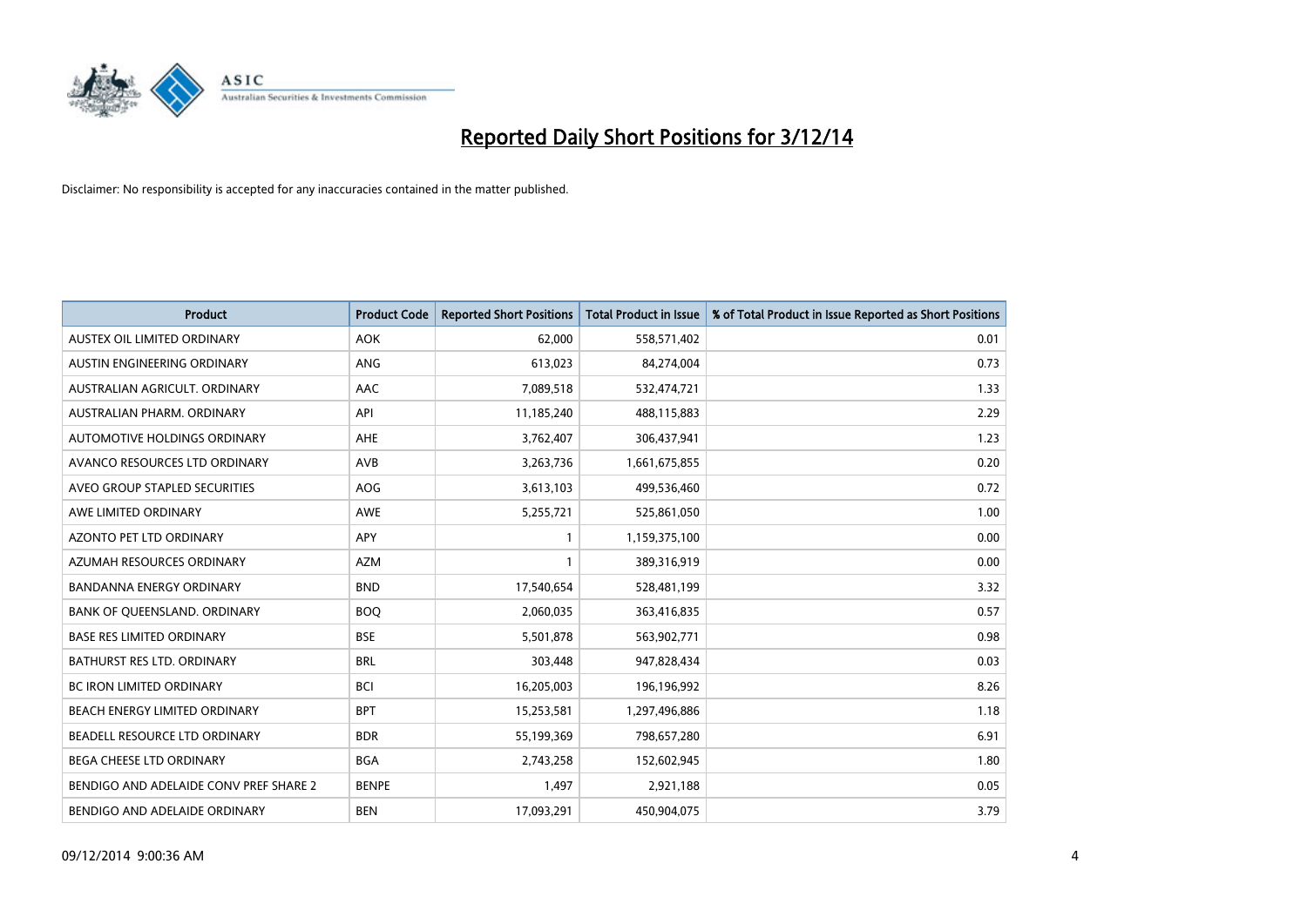

| <b>Product</b>                                | <b>Product Code</b> | <b>Reported Short Positions</b> | <b>Total Product in Issue</b> | % of Total Product in Issue Reported as Short Positions |
|-----------------------------------------------|---------------------|---------------------------------|-------------------------------|---------------------------------------------------------|
| BERKELEY RESOURCES ORDINARY                   | <b>BKY</b>          | 12,200                          | 180,361,323                   | 0.01                                                    |
| BETASHARESCASHETF ETF UNITS                   | AAA                 | 700                             | 12,958,172                    | 0.01                                                    |
| BETASHARESCRUDEOIL ETF UNITS                  | 000                 | 11,223                          | 53,286                        | 21.06                                                   |
| <b>BHP BILLITON LIMITED ORDINARY</b>          | <b>BHP</b>          | 10,330,326                      | 3,211,691,105                 | 0.32                                                    |
| <b>BIGAIR GROUP LIMITED ORDINARY</b>          | <b>BGL</b>          | 82,274                          | 172,872,340                   | 0.05                                                    |
| <b>BILLABONG ORDINARY</b>                     | <b>BBG</b>          | 11,228,877                      | 990,370,034                   | 1.13                                                    |
| BIRIMIAN GOLD LTD ORDINARY                    | <b>BGS</b>          | 200,000                         | 864,981,654                   | 0.02                                                    |
| <b>BLACKHAM RESOURCES ORDINARY</b>            | <b>BLK</b>          | 905,139                         | 143,614,941                   | 0.63                                                    |
| <b>BLACKMORES LIMITED ORDINARY</b>            | <b>BKL</b>          | 12,287                          | 17,224,199                    | 0.07                                                    |
| <b>BLACKTHORN RESOURCES ORD US PROHIBITED</b> | <b>BTR</b>          | 7,402                           | 164,285,950                   | 0.00                                                    |
| BLUESCOPE STEEL LTD ORDINARY                  | <b>BSL</b>          | 7,019,961                       | 559,227,871                   | 1.26                                                    |
| <b>BLUGLASS LIMITED ORDINARY</b>              | <b>BLG</b>          | 50,000                          | 287,748,721                   | 0.02                                                    |
| <b>BOART LONGYEAR ORDINARY</b>                | <b>BLY</b>          | 20,788,395                      | 502,488,790                   | 4.14                                                    |
| <b>BORAL LIMITED, ORDINARY</b>                | <b>BLD</b>          | 13,581,302                      | 782,736,249                   | 1.74                                                    |
| <b>BRADKEN LIMITED ORDINARY</b>               | <b>BKN</b>          | 7,002,176                       | 171,027,249                   | 4.09                                                    |
| <b>BRAMBLES LIMITED ORDINARY</b>              | <b>BXB</b>          | 6,756,264                       | 1,566,095,712                 | 0.43                                                    |
| BREVILLE GROUP LTD ORDINARY                   | <b>BRG</b>          | 3,699,172                       | 130,095,322                   | 2.84                                                    |
| <b>BRICKWORKS LIMITED ORDINARY</b>            | <b>BKW</b>          | 52,477                          | 148,403,478                   | 0.04                                                    |
| BT INVESTMENT MNGMNT ORDINARY                 | <b>BTT</b>          | 20,868                          | 290,699,283                   | 0.01                                                    |
| <b>BURSON GROUP LTD ORDINARY</b>              | <b>BAP</b>          | 2,546,173                       | 163,585,666                   | 1.56                                                    |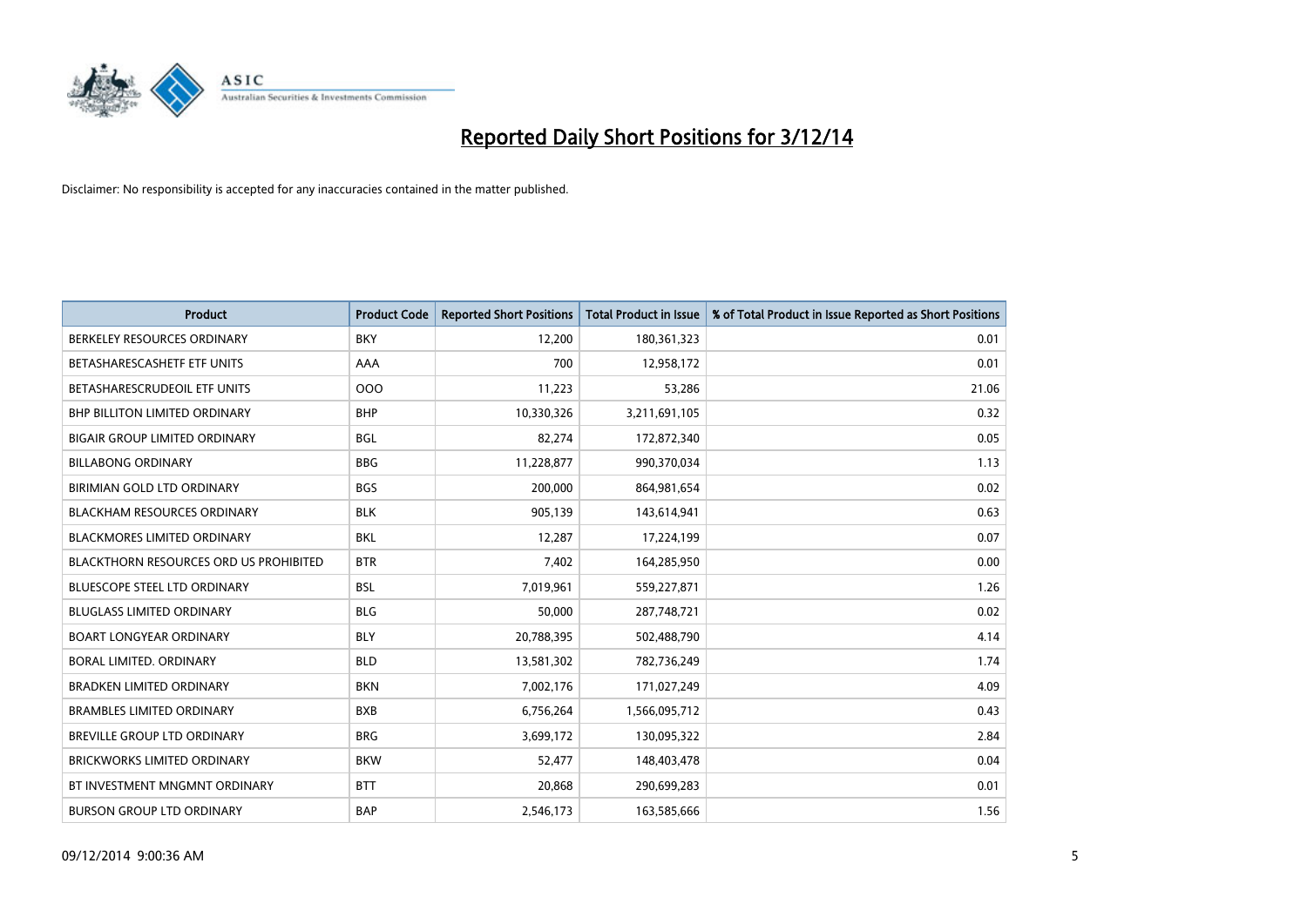

| <b>Product</b>                          | <b>Product Code</b> | <b>Reported Short Positions</b> | <b>Total Product in Issue</b> | % of Total Product in Issue Reported as Short Positions |
|-----------------------------------------|---------------------|---------------------------------|-------------------------------|---------------------------------------------------------|
| <b>BURU ENERGY ORDINARY</b>             | <b>BRU</b>          | 16,186,254                      | 339,997,078                   | 4.76                                                    |
| <b>BWP TRUST ORDINARY UNITS</b>         | <b>BWP</b>          | 11,453,425                      | 639,724,826                   | 1.79                                                    |
| CABCHARGE AUSTRALIA ORDINARY            | CAB                 | 9,161,840                       | 120,430,683                   | 7.61                                                    |
| <b>CADENCE CAPITAL ORDINARY</b>         | <b>CDM</b>          | 148,501                         | 199,900,428                   | 0.07                                                    |
| CALTEX AUSTRALIA ORDINARY               | <b>CTX</b>          | 1,242,649                       | 270,000,000                   | 0.46                                                    |
| CAPE LAMBERT RES LTD ORDINARY           | <b>CFE</b>          | 280,137                         | 626,686,586                   | 0.04                                                    |
| <b>CAPITOL HEALTH ORDINARY</b>          | CAJ                 | 486,914                         | 431,517,271                   | 0.11                                                    |
| CARDNO LIMITED ORDINARY                 | CDD                 | 12,732,562                      | 164,362,901                   | 7.75                                                    |
| CARNARVON PETROLEUM ORDINARY            | <b>CVN</b>          | 2,949,473                       | 987,288,369                   | 0.30                                                    |
| CARSALES.COM LTD ORDINARY               | <b>CRZ</b>          | 14,934,560                      | 238,949,885                   | 6.25                                                    |
| CASH CONVERTERS ORDINARY                | CCV                 | 9,465,051                       | 431,476,525                   | 2.19                                                    |
| CEDAR WOODS PROP. ORDINARY              | <b>CWP</b>          | 179,177                         | 78,336,371                    | 0.23                                                    |
| CENTRAL PETROLEUM ORDINARY              | <b>CTP</b>          | 376,858                         | 368,718,957                   | 0.10                                                    |
| <b>CHALLENGER LIMITED ORDINARY</b>      | <b>CGF</b>          | 733,645                         | 569,725,821                   | 0.13                                                    |
| CHANDLER MACLEOD LTD ORDINARY           | <b>CMG</b>          | 662,195                         | 547,985,086                   | 0.12                                                    |
| CHARTER HALL GROUP STAPLED US PROHIBIT. | <b>CHC</b>          | 517,103                         | 355,051,540                   | 0.15                                                    |
| <b>CHARTER HALL RETAIL UNITS</b>        | <b>CQR</b>          | 15,633,262                      | 372,893,153                   | 4.19                                                    |
| <b>CHORUS LIMITED ORDINARY</b>          | <b>CNU</b>          | 117,233                         | 396,369,767                   | 0.03                                                    |
| CLEARVIEW WEALTH LTD ORDINARY           | <b>CVW</b>          | 10,001                          | 581,111,182                   | 0.00                                                    |
| CLINUVEL PHARMACEUT. ORDINARY           | <b>CUV</b>          | 52,578                          | 42,466,435                    | 0.12                                                    |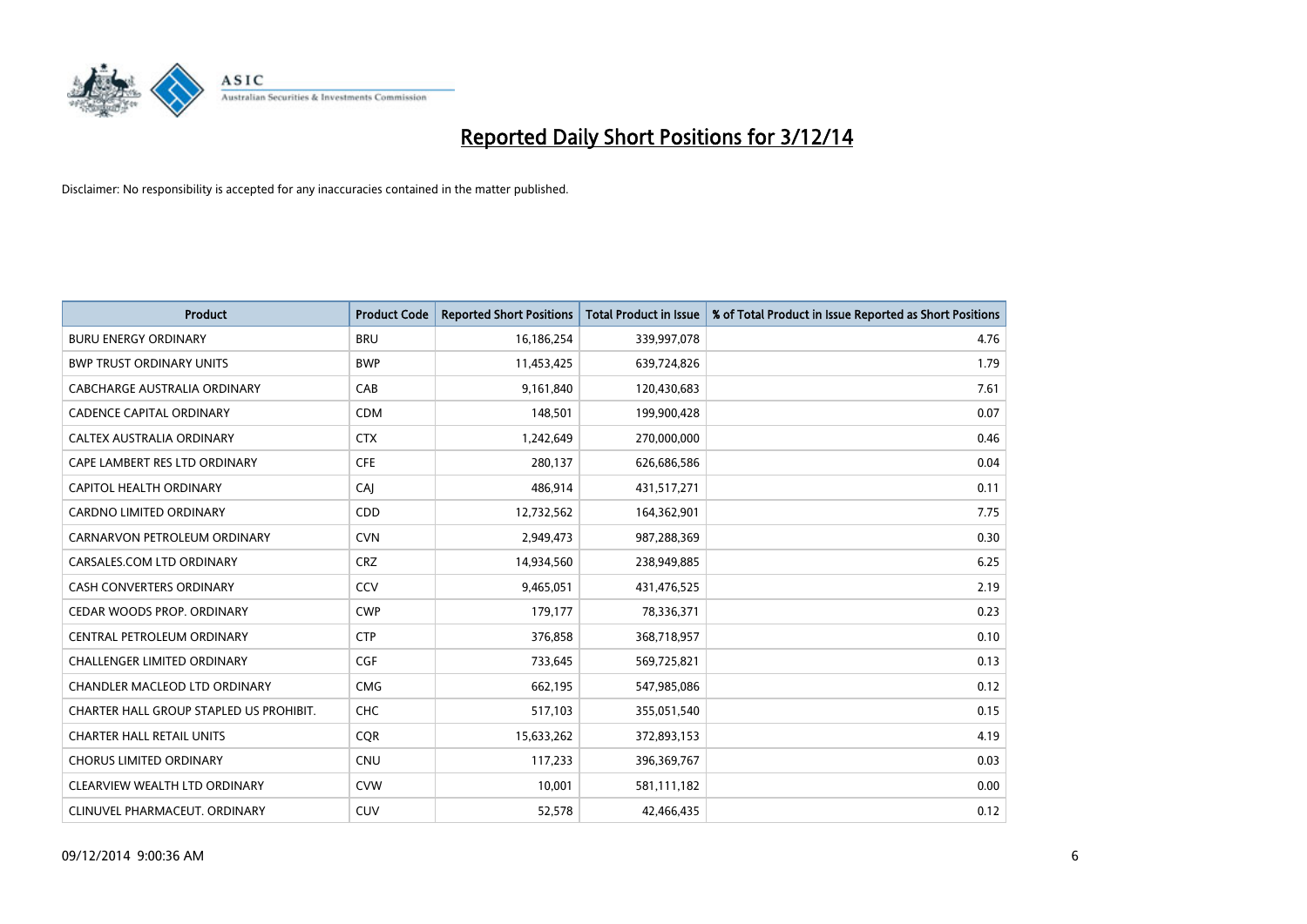

| <b>Product</b>                          | <b>Product Code</b> | <b>Reported Short Positions</b> | <b>Total Product in Issue</b> | % of Total Product in Issue Reported as Short Positions |
|-----------------------------------------|---------------------|---------------------------------|-------------------------------|---------------------------------------------------------|
| COAL OF AFRICA LTD ORDINARY             | <b>CZA</b>          | 426                             | 1,299,368,613                 | 0.00                                                    |
| COALSPUR MINES LTD ORDINARY             | <b>CPL</b>          | 538,977                         | 641,544,455                   | 0.08                                                    |
| COCA-COLA AMATIL ORDINARY               | <b>CCL</b>          | 27,861,998                      | 763,590,249                   | 3.65                                                    |
| COCHLEAR LIMITED ORDINARY               | <b>COH</b>          | 5,657,519                       | 57,081,775                    | 9.91                                                    |
| <b>COCKATOO COAL ORDINARY</b>           | <b>COK</b>          | 167,987                         | 4,560,196,928                 | 0.00                                                    |
| <b>CODAN LIMITED ORDINARY</b>           | <b>CDA</b>          | 198,477                         | 176,969,924                   | 0.11                                                    |
| COFFEY INTERNATIONAL ORDINARY           | <b>COF</b>          | 6,077                           | 255,833,165                   | 0.00                                                    |
| <b>COKAL LTD ORDINARY</b>               | <b>CKA</b>          | 6,820                           | 471,487,926                   | 0.00                                                    |
| <b>COLLECTION HOUSE ORDINARY</b>        | <b>CLH</b>          | 3,705,828                       | 130,443,227                   | 2.84                                                    |
| <b>COLLINS FOODS LTD ORDINARY</b>       | <b>CKF</b>          | 106,631                         | 93,000,003                    | 0.11                                                    |
| COMMONWEALTH BANK, ORDINARY             | <b>CBA</b>          | 20,118,928                      | 1,621,319,194                 | 1.24                                                    |
| COMMONWEALTH BANK, PERP.EXC. (PERLS VI) | <b>CBAPC</b>        | 1,151                           | 20,000,000                    | 0.01                                                    |
| <b>COMPASS RESOURCES ORDINARY</b>       | <b>CMR</b>          | 7,472                           | 1,403,744,100                 | 0.00                                                    |
| <b>COMPUTERSHARE LTD ORDINARY</b>       | <b>CPU</b>          | 6,144,519                       | 556,203,079                   | 1.10                                                    |
| <b>COOPER ENERGY LTD ORDINARY</b>       | <b>COE</b>          | 98,886                          | 329,235,509                   | 0.03                                                    |
| <b>CORP TRAVEL LIMITED ORDINARY</b>     | <b>CTD</b>          | 257,139                         | 90,517,621                    | 0.28                                                    |
| COVER-MORE GRP LTD ORDINARY             | <b>CVO</b>          | 5,297,110                       | 317,750,000                   | 1.67                                                    |
| <b>CREDIT CORP GROUP ORDINARY</b>       | <b>CCP</b>          | 466,850                         | 46,296,407                    | 1.01                                                    |
| <b>CROMWELL PROP STAPLED SECURITIES</b> | <b>CMW</b>          | 8,590,533                       | 1,735,299,783                 | 0.50                                                    |
| <b>CROWE HORWATH AUS ORDINARY</b>       | <b>CRH</b>          | 4,635,790                       | 273,005,429                   | 1.70                                                    |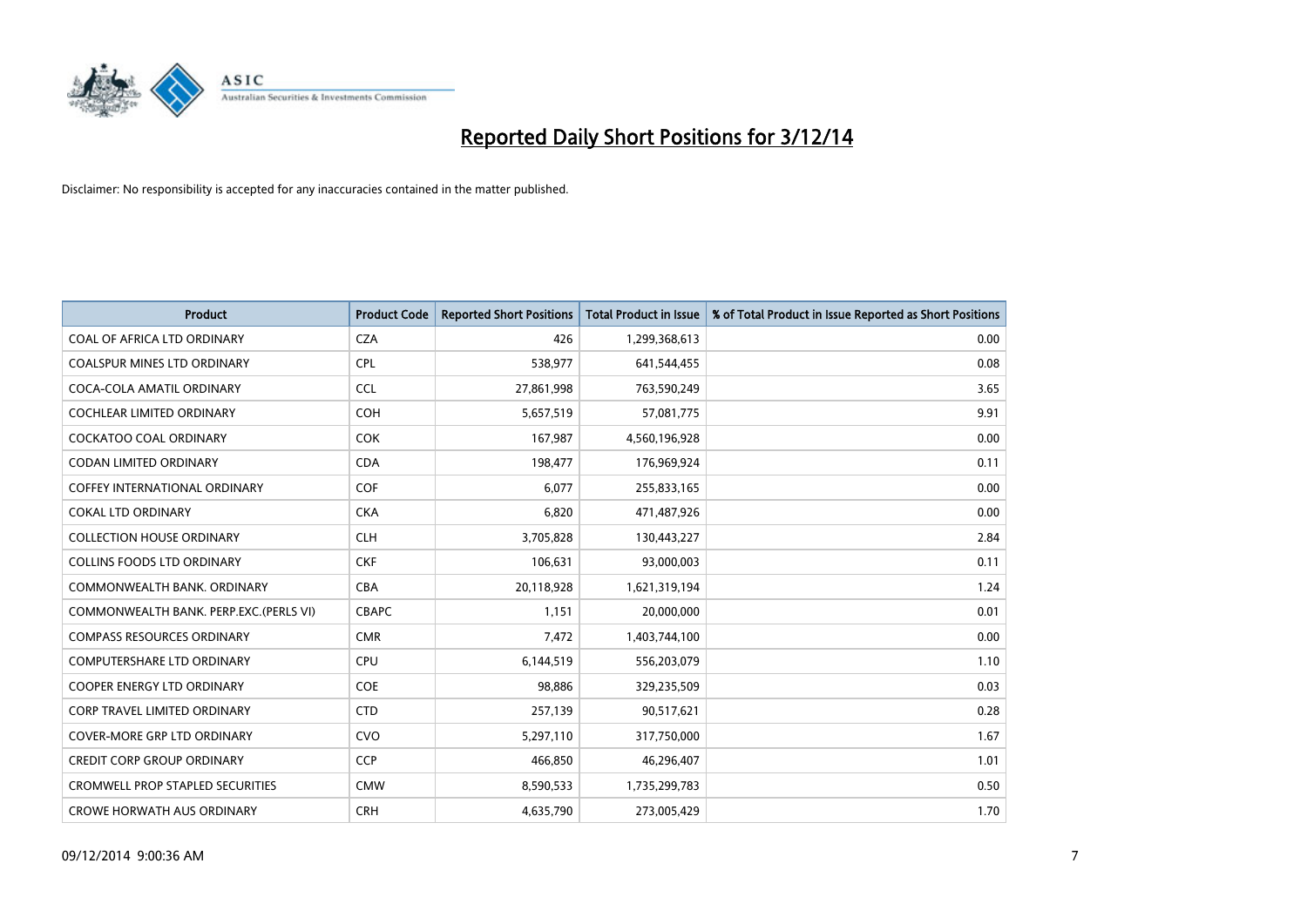

| <b>Product</b>                       | <b>Product Code</b> | <b>Reported Short Positions</b> | <b>Total Product in Issue</b> | % of Total Product in Issue Reported as Short Positions |
|--------------------------------------|---------------------|---------------------------------|-------------------------------|---------------------------------------------------------|
| <b>CROWN RESORTS LTD ORDINARY</b>    | <b>CWN</b>          | 12,272,966                      | 728,394,185                   | 1.68                                                    |
| <b>CSG LIMITED ORDINARY</b>          | CSV                 | 297,636                         | 279,648,511                   | 0.11                                                    |
| <b>CSL LIMITED ORDINARY</b>          | <b>CSL</b>          | 1,925,254                       | 474,756,160                   | 0.41                                                    |
| <b>CSR LIMITED ORDINARY</b>          | <b>CSR</b>          | 12,174,622                      | 506,000,315                   | 2.41                                                    |
| <b>CUDECO LIMITED ORDINARY</b>       | CDU                 | 9,875,277                       | 235,425,143                   | 4.19                                                    |
| DATA#3 LIMITED ORDINARY              | <b>DTL</b>          | 28,759                          | 153,974,950                   | 0.02                                                    |
| <b>DECMIL GROUP LIMITED ORDINARY</b> | <b>DCG</b>          | 1,122,733                       | 168,657,794                   | 0.67                                                    |
| DEEP YELLOW LIMITED ORDINARY         | <b>DYL</b>          | 1,002                           | 1,891,494,412                 | 0.00                                                    |
| DEVINE LIMITED ORDINARY              | <b>DVN</b>          | 2,000                           | 158,730,556                   | 0.00                                                    |
| DEXUS PROPERTY GROUP STAPLED UNITS   | <b>DXS</b>          | 1,846,016                       | 905,531,797                   | 0.20                                                    |
| DICK SMITH HLDGS ORDINARY            | <b>DSH</b>          | 17,512,737                      | 236,511,364                   | 7.40                                                    |
| DISCOVERY METALS LTD ORDINARY        | <b>DML</b>          | 1,238,011                       | 644,039,581                   | 0.19                                                    |
| DOMINO PIZZA ENTERPR ORDINARY        | <b>DMP</b>          | 1,339,992                       | 86,160,773                    | 1.56                                                    |
| DONACO INTERNATIONAL ORDINARY        | <b>DNA</b>          | 7,084,257                       | 461,434,022                   | 1.54                                                    |
| DORAY MINERALS LTD ORDINARY          | <b>DRM</b>          | 145,570                         | 165,834,256                   | 0.09                                                    |
| DOWNER EDI LIMITED ORDINARY          | <b>DOW</b>          | 25,950,529                      | 435,399,975                   | 5.96                                                    |
| DRILLSEARCH ENERGY ORDINARY          | <b>DLS</b>          | 16,981,231                      | 461,101,450                   | 3.68                                                    |
| DUET GROUP STAPLED US PROHIBIT.      | <b>DUE</b>          | 15,616,155                      | 1,327,719,444                 | 1.18                                                    |
| DULUXGROUP LIMITED ORDINARY          | <b>DLX</b>          | 5,523,691                       | 383,503,942                   | 1.44                                                    |
| ECHO ENTERTAINMENT ORDINARY          | <b>EGP</b>          | 7,838,120                       | 825,672,730                   | 0.95                                                    |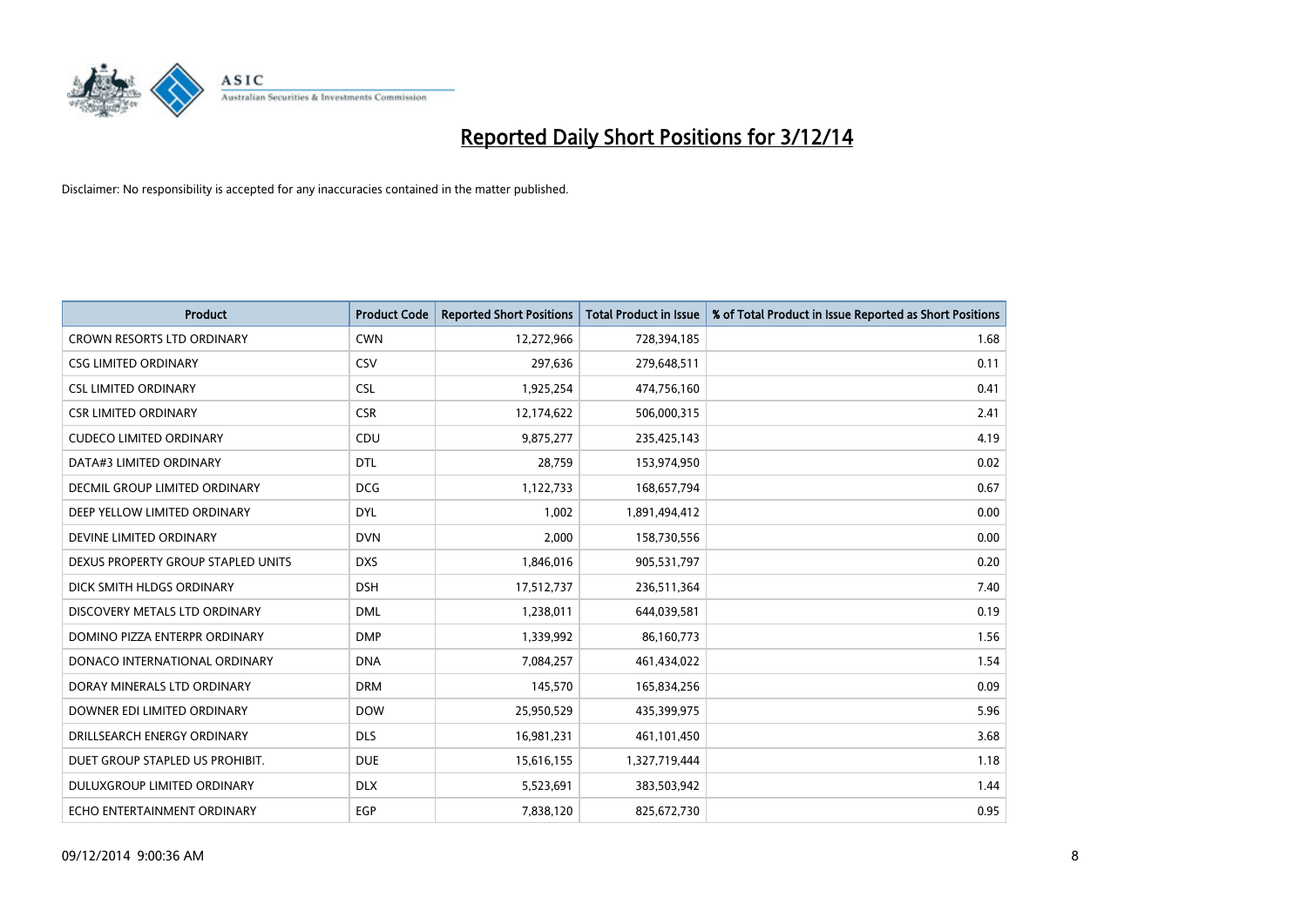

| <b>Product</b>                         | <b>Product Code</b> | <b>Reported Short Positions</b> | <b>Total Product in Issue</b> | % of Total Product in Issue Reported as Short Positions |
|----------------------------------------|---------------------|---------------------------------|-------------------------------|---------------------------------------------------------|
| <b>ELDERS LIMITED ORDINARY</b>         | <b>ELD</b>          | 17,651,018                      | 837,232,507                   | 2.11                                                    |
| ELEMENTAL MINERALS ORDINARY            | <b>ELM</b>          | 94,536                          | 381,850,877                   | 0.02                                                    |
| <b>EMECO HOLDINGS ORDINARY</b>         | <b>EHL</b>          | 11,750,653                      | 599,675,707                   | 1.96                                                    |
| ENERGY RESOURCES ORDINARY 'A'          | <b>ERA</b>          | 11,695,568                      | 517,725,062                   | 2.26                                                    |
| <b>ENERGY WORLD CORPOR, ORDINARY</b>   | <b>EWC</b>          | 46,979,999                      | 1,734,166,672                 | 2.71                                                    |
| EQUATORIAL RES LTD ORDINARY            | EQX                 | 33                              | 122,185,353                   | 0.00                                                    |
| EQUITY TRUSTEES ORDINARY               | EQT                 | 31,192                          | 19,269,445                    | 0.16                                                    |
| ERM POWER LIMITED ORDINARY             | <b>EPW</b>          | 1,086,662                       | 241,477,698                   | 0.45                                                    |
| EVOLUTION MINING LTD ORDINARY          | <b>EVN</b>          | 52,188,982                      | 714,921,647                   | 7.30                                                    |
| FAIRFAX MEDIA LTD ORDINARY             | <b>FXI</b>          | 57,486,019                      | 2,351,955,725                 | 2.44                                                    |
| <b>FANTASTIC HOLDINGS ORDINARY</b>     | <b>FAN</b>          | 14,683                          | 103,257,398                   | 0.01                                                    |
| <b>FAR LTD ORDINARY</b>                | FAR                 | 17,699,053                      | 3,126,808,427                 | 0.57                                                    |
| FEDERATION CNTRES ORD/UNIT STAPLED SEC | <b>FDC</b>          | 1,557,553                       | 1,427,641,565                 | 0.11                                                    |
| FINBAR GROUP LIMITED ORDINARY          | <b>FRI</b>          | 283                             | 228,720,815                   | 0.00                                                    |
| FISHER & PAYKEL H. ORDINARY            | <b>FPH</b>          | 23,315                          | 556,663,460                   | 0.00                                                    |
| FLEETWOOD CORP ORDINARY                | <b>FWD</b>          | 1,535,984                       | 60,679,412                    | 2.53                                                    |
| FLETCHER BUILDING ORDINARY             | <b>FBU</b>          | 2,650,555                       | 687,854,788                   | 0.39                                                    |
| FLEXIGROUP LIMITED ORDINARY            | <b>FXL</b>          | 7,666,431                       | 304,096,060                   | 2.52                                                    |
| FLIGHT CENTRE TRAVEL ORDINARY          | <b>FLT</b>          | 7,161,557                       | 100,718,401                   | 7.11                                                    |
| FLINDERS MINES LTD ORDINARY            | <b>FMS</b>          | 65,000                          | 2,714,328,936                 | 0.00                                                    |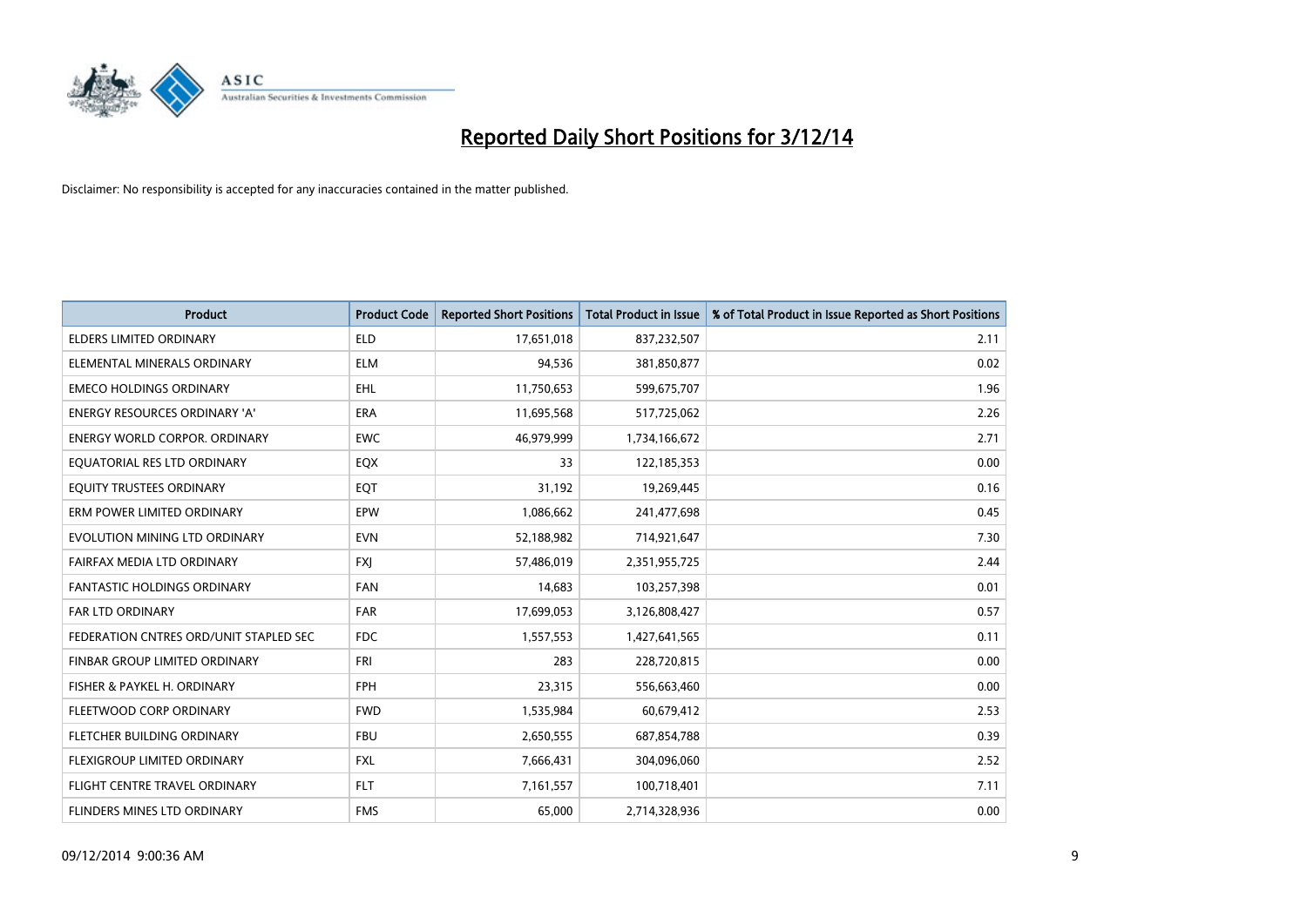

| <b>Product</b>                             | <b>Product Code</b> | <b>Reported Short Positions</b> | <b>Total Product in Issue</b> | % of Total Product in Issue Reported as Short Positions |
|--------------------------------------------|---------------------|---------------------------------|-------------------------------|---------------------------------------------------------|
| <b>FOCUS MINERALS LTD ORDINARY</b>         | <b>FML</b>          | 12,432,637                      | 9,137,375,877                 | 0.14                                                    |
| FOLKESTONE EDU TRUST UNITS                 | <b>FET</b>          | 1,959,024                       | 205,992,922                   | 0.95                                                    |
| FONTERRA SHARE FUND ORDINARY UNITS         | <b>FSF</b>          | 109,403                         | 121,486,490                   | 0.09                                                    |
| FORTESCUE METALS GRP ORDINARY              | <b>FMG</b>          | 286,655,888                     | 3,113,798,151                 | 9.21                                                    |
| FREEDOM FOOD LTD ORDINARY                  | <b>FNP</b>          | 18,843                          | 152,689,663                   | 0.01                                                    |
| <b>FUNTASTIC LIMITED ORDINARY</b>          | <b>FUN</b>          | 370,000                         | 669,869,723                   | 0.06                                                    |
| <b>G.U.D. HOLDINGS ORDINARY</b>            | GUD                 | 2,795,948                       | 70,939,492                    | 3.94                                                    |
| <b>G8 EDUCATION LIMITED ORDINARY</b>       | <b>GEM</b>          | 10,131,135                      | 353,691,630                   | 2.86                                                    |
| <b>GALAXY RESOURCES ORDINARY</b>           | <b>GXY</b>          | 1,436,403                       | 1,064,533,669                 | 0.13                                                    |
| <b>GBST HOLDINGS., ORDINARY</b>            | GBT                 | 10,381                          | 66,561,725                    | 0.02                                                    |
| <b>GDI PROPERTY GRP STAPLED SECURITIES</b> | <b>GDI</b>          | 385,488                         | 567,575,025                   | 0.07                                                    |
| <b>GENESIS ENERGY LTD ORDINARY</b>         | <b>GNE</b>          | 1,000                           | 1,000,000,000                 | 0.00                                                    |
| <b>GENETIC TECHNOLOGIES ORDINARY</b>       | <b>GTG</b>          | 982,890                         | 778,689,862                   | 0.13                                                    |
| <b>GENTRACK GROUP LTD ORDINARY</b>         | <b>GTK</b>          | 2,163                           | 72,699,510                    | 0.00                                                    |
| <b>GENWORTH MORTGAGE ORDINARY</b>          | <b>GMA</b>          | 8,663,281                       | 650,000,000                   | 1.33                                                    |
| <b>GEODYNAMICS LIMITED ORDINARY</b>        | GDY                 | 819                             | 435,880,130                   | 0.00                                                    |
| <b>GINDALBIE METALS LTD ORDINARY</b>       | GBG                 | 34,546,872                      | 1,495,306,811                 | 2.31                                                    |
| <b>GOLD ROAD RES LTD ORDINARY</b>          | <b>GOR</b>          | 2,343,494                       | 593,456,822                   | 0.39                                                    |
| <b>GOODMAN FIELDER. ORDINARY</b>           | GFF                 | 5,512,958                       | 1,955,559,207                 | 0.28                                                    |
| <b>GOODMAN GROUP STAPLED</b>               | <b>GMG</b>          | 10,464,891                      | 1,745,460,061                 | 0.60                                                    |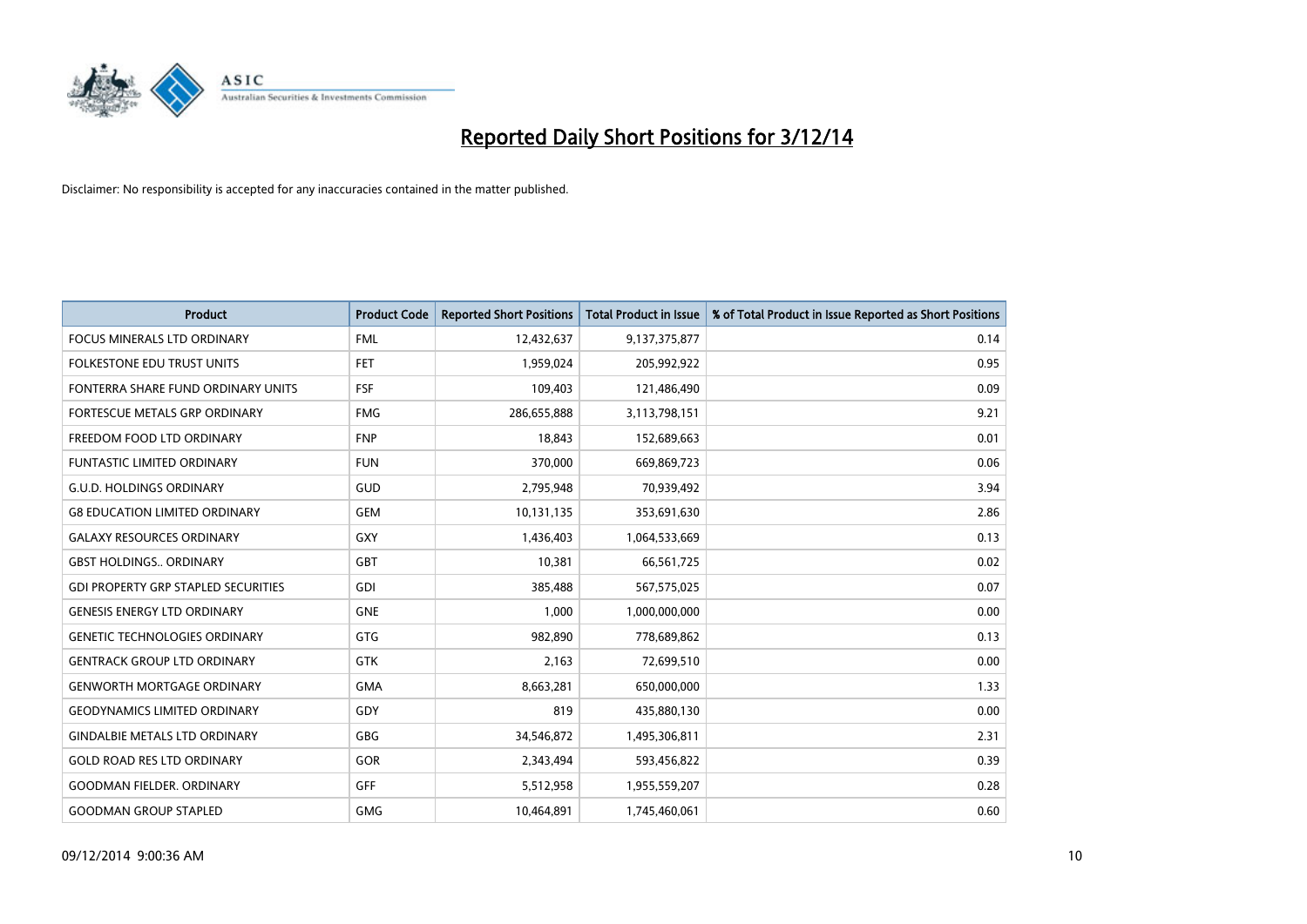

| <b>Product</b>                                   | <b>Product Code</b> | <b>Reported Short Positions</b> | <b>Total Product in Issue</b> | % of Total Product in Issue Reported as Short Positions |
|--------------------------------------------------|---------------------|---------------------------------|-------------------------------|---------------------------------------------------------|
| <b>GPT GROUP STAPLED SEC.</b>                    | <b>GPT</b>          | 4,375,660                       | 1,685,460,955                 | 0.26                                                    |
| <b>GRAINCORP LIMITED A CLASS ORDINARY</b>        | <b>GNC</b>          | 14,055,662                      | 228,855,628                   | 6.14                                                    |
| <b>GRANGE RESOURCES, ORDINARY</b>                | <b>GRR</b>          | 8,679,799                       | 1,157,097,869                 | 0.75                                                    |
| <b>GREENCROSS LIMITED ORDINARY</b>               | <b>GXL</b>          | 2,784,395                       | 111,447,503                   | 2.50                                                    |
| <b>GREENLAND MIN EN LTD ORDINARY</b>             | GGG                 | 574,392                         | 669,389,552                   | 0.09                                                    |
| GREENLAND MIN EN LTD RIGHTS 26-JUN-14            | GGGR                | 3,842                           | 88,685,050                    | 0.00                                                    |
| <b>GROWTHPOINT PROPERTY ORD/UNIT STAPLED SEC</b> | GOZ                 | 910,539                         | 554,602,697                   | 0.16                                                    |
| <b>GRYPHON MINERALS LTD ORDINARY</b>             | GRY                 | 2,435,099                       | 401,185,424                   | 0.61                                                    |
| <b>GUILDFORD COAL LTD ORDINARY</b>               | <b>GUF</b>          | 77,890                          | 917,612,681                   | 0.01                                                    |
| <b>GWA GROUP LTD ORDINARY</b>                    | <b>GWA</b>          | 14,772,599                      | 306,533,770                   | 4.82                                                    |
| HANSEN TECHNOLOGIES ORDINARY                     | <b>HSN</b>          | 9,139                           | 163,214,381                   | 0.01                                                    |
| HARVEY NORMAN ORDINARY                           | <b>HVN</b>          | 42,812,168                      | 1,062,316,784                 | 4.03                                                    |
| <b>HARVEY NORMAN RIGHTS 08-DEC-14</b>            | <b>HVNR</b>         | 612,746                         | 48,287,127                    | 1.27                                                    |
| HEALTHSCOPE LIMITED. ORDINARY                    | <b>HSO</b>          | 19,070,423                      | 1,732,094,838                 | 1.10                                                    |
| <b>HENDERSON GROUP CDI 1:1</b>                   | <b>HGG</b>          | 5,220,334                       | 773,175,573                   | 0.68                                                    |
| HFA HOLDINGS LIMITED ORDINARY                    | <b>HFA</b>          | 3,809                           | 162,147,897                   | 0.00                                                    |
| <b>HIGHLANDS PACIFIC ORDINARY</b>                | <b>HIG</b>          | 3,153                           | 918,694,336                   | 0.00                                                    |
| HILLGROVE RES LTD ORDINARY                       | <b>HGO</b>          | 96,259                          | 147,711,123                   | 0.07                                                    |
| <b>HILLS LTD ORDINARY</b>                        | <b>HIL</b>          | 1,391,721                       | 231,985,526                   | 0.60                                                    |
| HORIZON OIL LIMITED ORDINARY                     | <b>HZN</b>          | 36,387,336                      | 1,301,981,265                 | 2.79                                                    |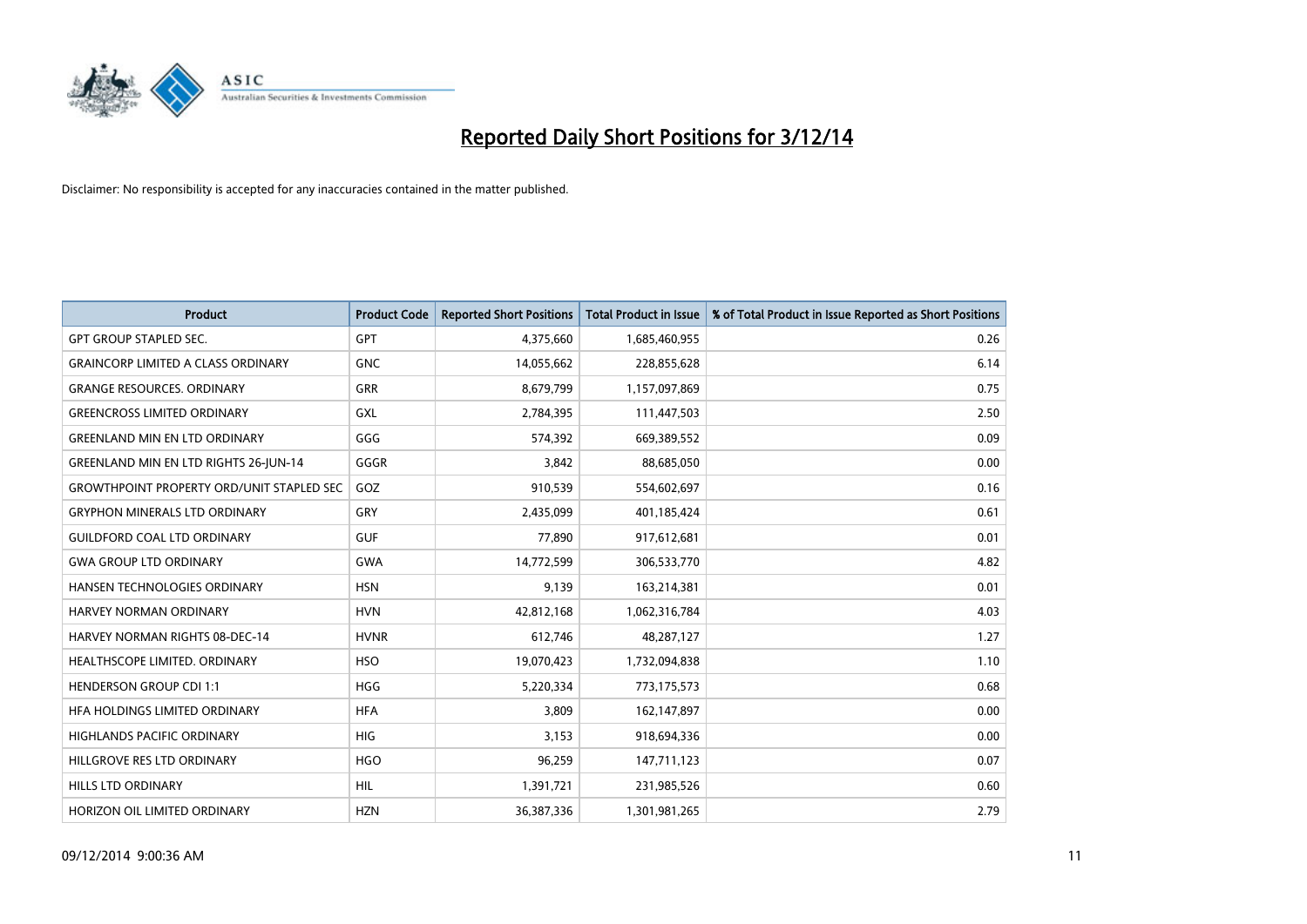

| <b>Product</b>                                | <b>Product Code</b> | <b>Reported Short Positions</b> | <b>Total Product in Issue</b> | % of Total Product in Issue Reported as Short Positions |
|-----------------------------------------------|---------------------|---------------------------------|-------------------------------|---------------------------------------------------------|
| <b>HOTEL PROPERTY STAPLED</b>                 | <b>HPI</b>          | 102,099                         | 146,105,439                   | 0.07                                                    |
| HUON AQUACULTURE GRP ORDINARY                 | <b>HUO</b>          | 905,261                         | 87,337,207                    | 1.04                                                    |
| <b>ICAR ASIA LTD ORDINARY</b>                 | ICQ                 | 431.145                         | 212,288,846                   | 0.20                                                    |
| <b>ICON ENERGY LIMITED ORDINARY</b>           | <b>ICN</b>          | 100,000                         | 615,774,351                   | 0.02                                                    |
| <b>IINET LIMITED ORDINARY</b>                 | <b>IIN</b>          | 7,750,553                       | 162, 163, 526                 | 4.78                                                    |
| <b>ILUKA RESOURCES ORDINARY</b>               | <b>ILU</b>          | 25,334,193                      | 418,700,517                   | 6.05                                                    |
| <b>IMDEX LIMITED ORDINARY</b>                 | <b>IMD</b>          | 2,775,705                       | 216,203,136                   | 1.28                                                    |
| IMF BENTHAM LTD ORDINARY                      | <b>IMF</b>          | 4,601,158                       | 166,580,957                   | 2.76                                                    |
| <b>INCITEC PIVOT ORDINARY</b>                 | IPL                 | 30,158,691                      | 1,654,998,197                 | 1.82                                                    |
| <b>INDEPENDENCE GROUP ORDINARY</b>            | <b>IGO</b>          | 2,120,777                       | 234,256,573                   | 0.91                                                    |
| INDOPHIL RESOURCES ORDINARY                   | <b>IRN</b>          | 6,878,550                       | 1,203,146,194                 | 0.57                                                    |
| <b>INDUSTRIA REIT STAPLED</b>                 | <b>IDR</b>          | 354,152                         | 125,000,001                   | 0.28                                                    |
| INFIGEN ENERGY STAPLED SECURITIES             | <b>IFN</b>          | 3,180,310                       | 767,887,581                   | 0.41                                                    |
| <b>INFOMEDIA LTD ORDINARY</b>                 | <b>IFM</b>          | 1,034,438                       | 306,954,355                   | 0.34                                                    |
| INGENIA GROUP STAPLED SECURITIES              | <b>INA</b>          | 7,340,718                       | 878,851,910                   | 0.84                                                    |
| INSURANCE AUSTRALIA ORDINARY                  | IAG                 | 9,195,243                       | 2,341,618,048                 | 0.39                                                    |
| <b>INTREPID MINES ORDINARY</b>                | <b>IAU</b>          | 5,653,136                       | 557,766,065                   | 1.01                                                    |
| <b>INVESTA OFFICE FUND STAPLED SECURITIES</b> | <b>IOF</b>          | 846,345                         | 614,047,458                   | 0.14                                                    |
| <b>INVOCARE LIMITED ORDINARY</b>              | IVC                 | 4,169,852                       | 110,030,298                   | 3.79                                                    |
| <b>IOOF HOLDINGS LTD ORDINARY</b>             | IFL                 | 13,879,447                      | 300,133,752                   | 4.62                                                    |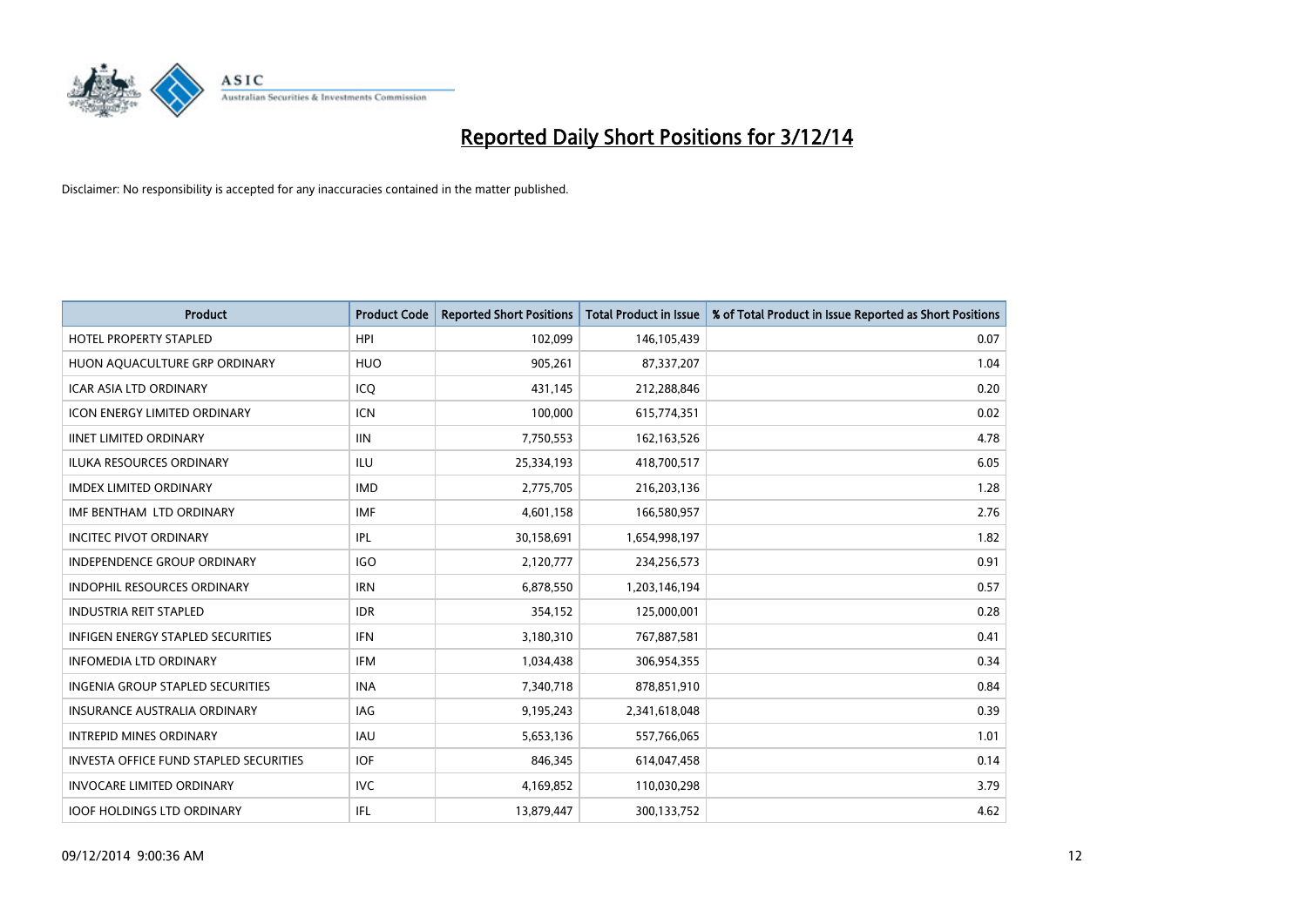

| <b>Product</b>                                  | <b>Product Code</b> | <b>Reported Short Positions</b> | <b>Total Product in Issue</b> | % of Total Product in Issue Reported as Short Positions |
|-------------------------------------------------|---------------------|---------------------------------|-------------------------------|---------------------------------------------------------|
| <b>IPH LIMITED ORDINARY</b>                     | <b>IPH</b>          | 548,406                         | 157,559,499                   | 0.35                                                    |
| <b>IPROPERTY GROUP LTD ORDINARY</b>             | <b>IPP</b>          | 1,799,728                       | 181,703,204                   | 0.99                                                    |
| <b>IRESS LIMITED ORDINARY</b>                   | <b>IRE</b>          | 6,042,594                       | 159,097,319                   | 3.80                                                    |
| <b>ISELECT LTD ORDINARY</b>                     | <b>ISU</b>          | 1,283,422                       | 261,489,894                   | 0.49                                                    |
| <b>ISENTIA GROUP LTD ORDINARY</b>               | <b>ISD</b>          | 375,987                         | 200,000,001                   | 0.19                                                    |
| <b>ISENTRIC LTD. ORDINARY</b>                   | ICU                 | 86,897                          | 77,362,962                    | 0.11                                                    |
| <b>JAMES HARDIE INDUST CHESS DEPOSITARY INT</b> | <b>IHX</b>          | 7,911,350                       | 444,933,946                   | 1.78                                                    |
| <b>JAPARA HEALTHCARE LT ORDINARY</b>            | <b>IHC</b>          | 9,683,033                       | 263,046,592                   | 3.68                                                    |
| <b>JB HI-FI LIMITED ORDINARY</b>                | <b>JBH</b>          | 12,776,919                      | 98,950,309                    | 12.91                                                   |
| KAROON GAS AUSTRALIA ORDINARY                   | <b>KAR</b>          | 17,957,092                      | 250,085,718                   | 7.18                                                    |
| KATHMANDU HOLD LTD ORDINARY                     | <b>KMD</b>          | 3,661,912                       | 201,318,944                   | 1.82                                                    |
| <b>KBL MINING LIMITED ORDINARY</b>              | <b>KBL</b>          | 1,820                           | 393,535,629                   | 0.00                                                    |
| KINGSGATE CONSOLID. ORDINARY                    | <b>KCN</b>          | 25,468,254                      | 223,584,937                   | 11.39                                                   |
| KINGSROSE MINING LTD ORDINARY                   | <b>KRM</b>          | 525,490                         | 358,611,493                   | 0.15                                                    |
| <b>KOGI IRON LTD ORDINARY</b>                   | <b>KFE</b>          | 2,361,553                       | 376,669,836                   | 0.63                                                    |
| LEIGHTON HOLDINGS ORDINARY                      | LEI                 | 6,050,057                       | 338,503,563                   | 1.79                                                    |
| LEND LEASE GROUP UNIT/ORD STAPLED               | LLC                 | 1,468,878                       | 579,596,726                   | 0.25                                                    |
| LIFESTYLE COMMUNIT. ORDINARY                    | LIC                 | 16,430                          | 99,970,131                    | 0.02                                                    |
| LIQUEFIED NATURAL ORDINARY                      | LNG                 | 10,350,168                      | 461,923,201                   | 2.24                                                    |
| LONESTAR RESO LTD ORDINARY                      | <b>LNR</b>          | 351,378                         | 752,187,211                   | 0.05                                                    |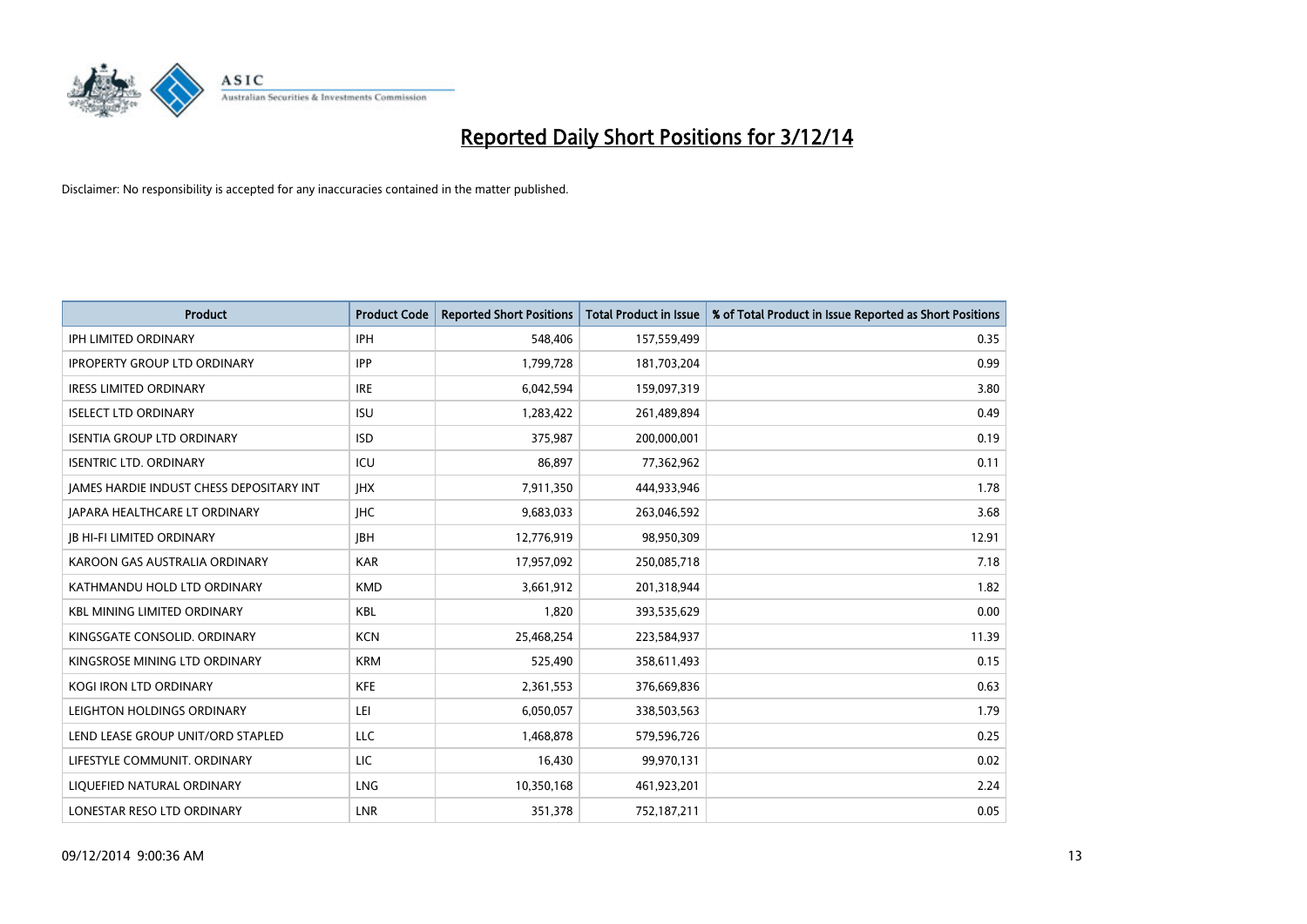

| <b>Product</b>                        | <b>Product Code</b> | <b>Reported Short Positions</b> | <b>Total Product in Issue</b> | % of Total Product in Issue Reported as Short Positions |
|---------------------------------------|---------------------|---------------------------------|-------------------------------|---------------------------------------------------------|
| LUCAPA DIAMOND LTD ORDINARY           | LOM                 | 26,082                          | 181,868,298                   | 0.01                                                    |
| LYNAS CORPORATION ORDINARY            | <b>LYC</b>          | 94,905,155                      | 3,370,905,034                 | 2.82                                                    |
| M2 GRP LTD ORDINARY                   | <b>MTU</b>          | 2,898,731                       | 181,905,060                   | 1.59                                                    |
| MACA LIMITED ORDINARY                 | <b>MLD</b>          | 548,791                         | 232,676,373                   | 0.24                                                    |
| <b>MACMAHON HOLDINGS ORDINARY</b>     | <b>MAH</b>          | 3,454,591                       | 1,261,699,966                 | 0.27                                                    |
| MACO ATLAS ROADS GRP ORDINARY STAPLED | <b>MQA</b>          | 12,063,859                      | 511,538,852                   | 2.36                                                    |
| MACQUARIE GROUP LTD ORDINARY          | <b>MOG</b>          | 982,764                         | 321,358,070                   | 0.31                                                    |
| MAGELLAN FIN GRP LTD ORDINARY         | <b>MFG</b>          | 3,330,514                       | 159,818,691                   | 2.08                                                    |
| <b>MANTRA GROUP LTD ORDINARY</b>      | <b>MTR</b>          | 4,439,403                       | 249,471,229                   | 1.78                                                    |
| <b>MATRIX C &amp; E LTD ORDINARY</b>  | <b>MCE</b>          | 2,584,788                       | 94,555,428                    | 2.73                                                    |
| MAVERICK DRILLING ORDINARY            | <b>MAD</b>          | 2,328,185                       | 544,321,602                   | 0.43                                                    |
| <b>MAXITRANS INDUSTRIES ORDINARY</b>  | <b>MXI</b>          | 14,089                          | 185,075,653                   | 0.01                                                    |
| MAYNE PHARMA LTD ORDINARY             | <b>MYX</b>          | 11,530,295                      | 587,948,337                   | 1.96                                                    |
| MCMILLAN SHAKESPEARE ORDINARY         | <b>MMS</b>          | 1,157,839                       | 77,525,801                    | 1.49                                                    |
| <b>MCPHERSON'S LTD ORDINARY</b>       | <b>MCP</b>          | 10,001                          | 96,684,407                    | 0.01                                                    |
| MEDUSA MINING LTD ORDINARY            | <b>MML</b>          | 20,789,328                      | 207,794,301                   | 10.00                                                   |
| MEO AUSTRALIA LTD ORDINARY            | <b>MEO</b>          | 411,000                         | 750,488,387                   | 0.05                                                    |
| MERIDIAN ENERGY INSTALMENT RECEIPTS   | <b>MEZCA</b>        | 200,000                         | 1,255,413,626                 | 0.02                                                    |
| <b>MERMAID MARINE ORDINARY</b>        | <b>MRM</b>          | 21,038,347                      | 368,666,221                   | 5.71                                                    |
| MESOBLAST LIMITED ORDINARY            | <b>MSB</b>          | 22,554,271                      | 324,176,029                   | 6.96                                                    |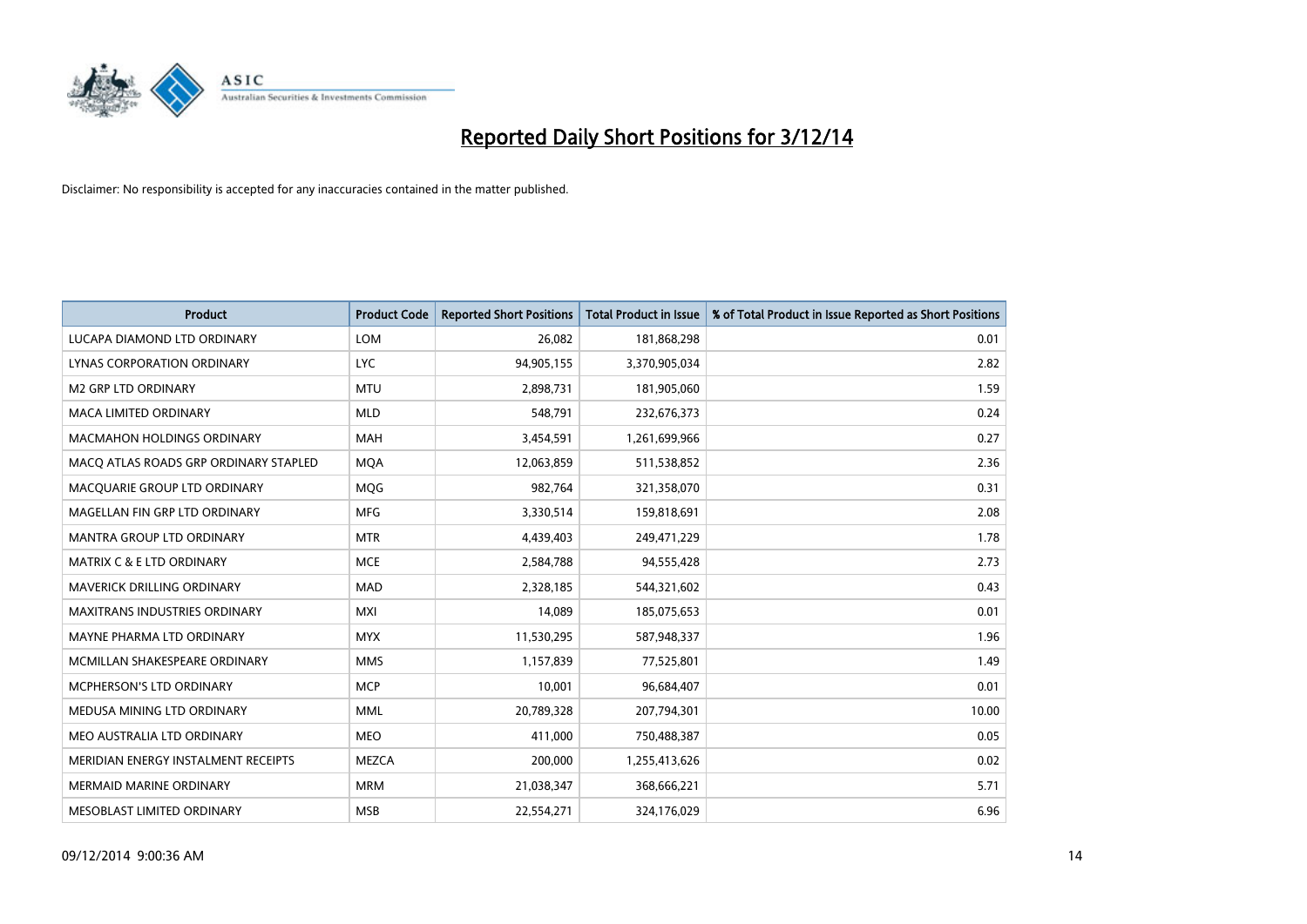

| <b>Product</b>                       | <b>Product Code</b> | <b>Reported Short Positions</b> | <b>Total Product in Issue</b> | % of Total Product in Issue Reported as Short Positions |
|--------------------------------------|---------------------|---------------------------------|-------------------------------|---------------------------------------------------------|
| METALS X LIMITED DEFERRED SETTLEMENT | <b>MLXDA</b>        | 706,464                         | 413,956,528                   | 0.17                                                    |
| METCASH LIMITED ORDINARY             | <b>MTS</b>          | 105,962,945                     | 903,309,574                   | 11.73                                                   |
| METMINCO LIMITED ORDINARY            | <b>MNC</b>          | 32,000                          | 1,822,614,860                 | 0.00                                                    |
| MIGHTY RIVER POWER ORDINARY          | <b>MYT</b>          | 3,279,498                       | 1,400,012,517                 | 0.23                                                    |
| MINCOR RESOURCES NL ORDINARY         | <b>MCR</b>          | 68,972                          | 188,208,274                   | 0.04                                                    |
| MINERAL DEPOSITS ORDINARY            | <b>MDL</b>          | 1,018,974                       | 103,676,341                   | 0.98                                                    |
| MINERAL RESOURCES, ORDINARY          | <b>MIN</b>          | 20,010,682                      | 187,270,274                   | 10.69                                                   |
| MINT WIRELESS ORDINARY               | <b>MNW</b>          | 29,688                          | 470,372,395                   | 0.01                                                    |
| MIRABELA NICKEL LTD ORDINARY         | <b>MBN</b>          | 2,012,293                       | 929,710,216                   | 0.22                                                    |
| MIRVAC GROUP STAPLED SECURITIES      | <b>MGR</b>          | 12,993,346                      | 3,697,197,370                 | 0.35                                                    |
| MOLOPO ENERGY LTD ORDINARY           | <b>MPO</b>          | 31,118                          | 248,705,730                   | 0.01                                                    |
| <b>MONADELPHOUS GROUP ORDINARY</b>   | <b>MND</b>          | 7,414,004                       | 92,998,380                    | 7.97                                                    |
| MONASH IVF GROUP LTD ORDINARY        | <b>MVF</b>          | 652,694                         | 231,081,089                   | 0.28                                                    |
| MORTGAGE CHOICE LTD ORDINARY         | <b>MOC</b>          | 14,233                          | 124,216,248                   | 0.01                                                    |
| <b>MOUNT GIBSON IRON ORDINARY</b>    | <b>MGX</b>          | 50,038,424                      | 1,090,805,085                 | 4.59                                                    |
| MULTIPLEX SITES SITES                | <b>MXUPA</b>        | 2,599                           | 4,500,000                     | 0.06                                                    |
| MYER HOLDINGS LTD ORDINARY           | <b>MYR</b>          | 93,891,697                      | 585,689,551                   | 16.03                                                   |
| NANOSONICS LIMITED ORDINARY          | <b>NAN</b>          | 2,380,709                       | 264,332,826                   | 0.90                                                    |
| NATIONAL AUST. BANK CPS II           | <b>NABPB</b>        | 500                             | 17,171,930                    | 0.00                                                    |
| NATIONAL AUST. BANK ORDINARY         | <b>NAB</b>          | 35,541,643                      | 2,366,311,132                 | 1.50                                                    |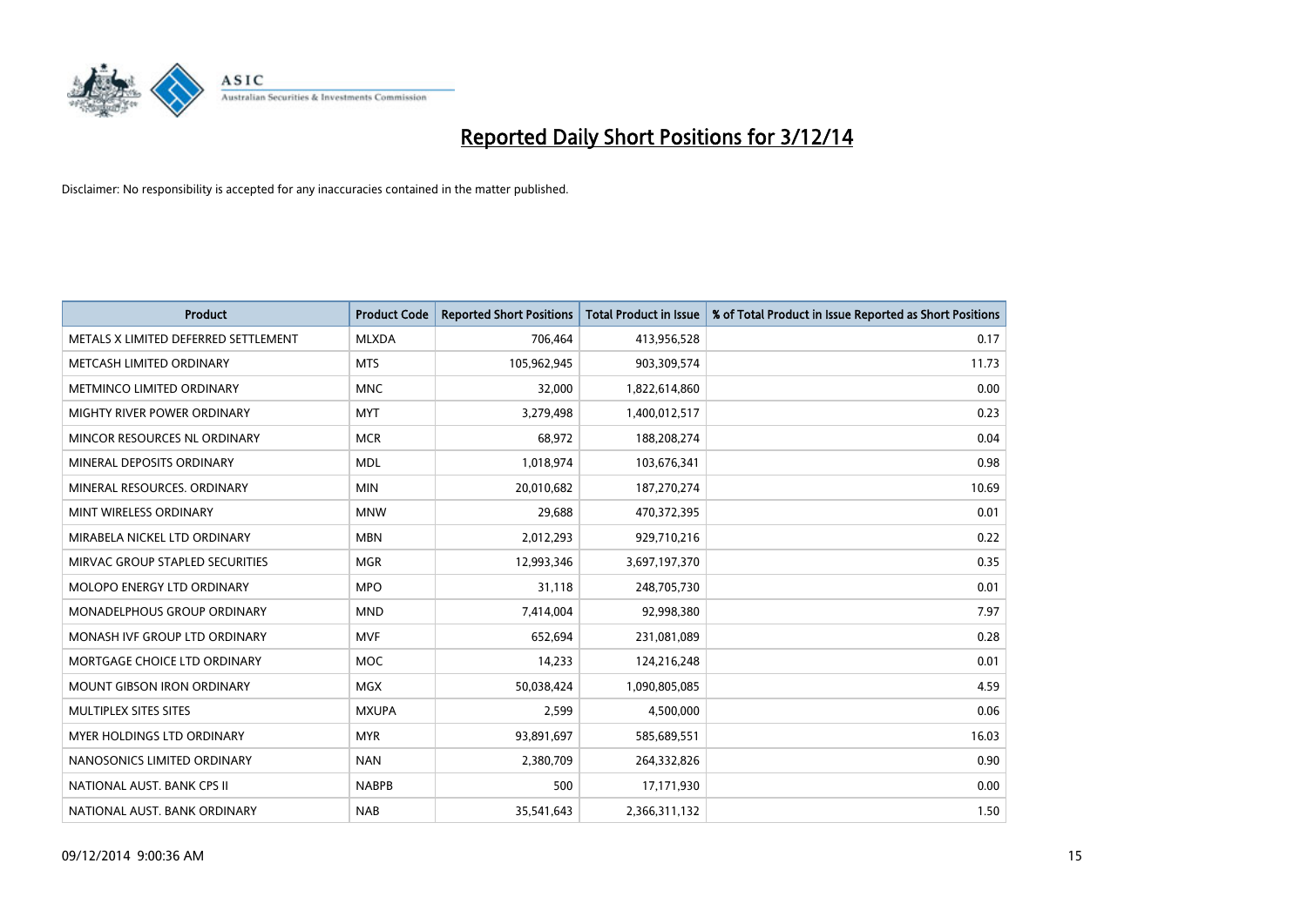

| <b>Product</b>                         | <b>Product Code</b> | <b>Reported Short Positions</b> | <b>Total Product in Issue</b> | % of Total Product in Issue Reported as Short Positions |
|----------------------------------------|---------------------|---------------------------------|-------------------------------|---------------------------------------------------------|
| NATIONAL STORAGE STAPLED               | <b>NSR</b>          | 1,677,848                       | 295,631,660                   | 0.57                                                    |
| NAVITAS LIMITED ORDINARY               | <b>NVT</b>          | 3,291,463                       | 376,037,813                   | 0.88                                                    |
| NEARMAP LTD ORDINARY                   | <b>NEA</b>          | 1,992,984                       | 338,146,101                   | 0.59                                                    |
| NEON ENERGY LIMITED ORDINARY           | <b>NEN</b>          | 133,246                         | 553,037,848                   | 0.02                                                    |
| NEW HOPE CORPORATION ORDINARY          | <b>NHC</b>          | 1,459,664                       | 830,999,449                   | 0.18                                                    |
| NEWCREST MINING ORDINARY               | <b>NCM</b>          | 13,660,285                      | 766,510,971                   | 1.78                                                    |
| NEWS CORP A NON-VOTING CDI             | <b>NWSLV</b>        | 36,358                          | 2,897,304                     | 1.25                                                    |
| NEWS CORP B VOTING CDI                 | <b>NWS</b>          | 2,453,763                       | 23,258,606                    | 10.55                                                   |
| NEWSAT LIMITED ORDINARY                | <b>NWT</b>          | 6,595,726                       | 643,199,841                   | 1.03                                                    |
| NEXTDC LIMITED ORDINARY                | <b>NXT</b>          | 17,046,439                      | 193,154,486                   | 8.83                                                    |
| NEXUS ENERGY LIMITED ORDINARY          | <b>NXS</b>          | 83,983                          | 1,330,219,459                 | 0.01                                                    |
| NIB HOLDINGS LIMITED ORDINARY          | <b>NHF</b>          | 2,372,378                       | 439,004,182                   | 0.54                                                    |
| NINE ENTERTAINMENT ORDINARY            | <b>NEC</b>          | 14,406,393                      | 940,295,023                   | 1.53                                                    |
| NOBLE MINERAL RES ORDINARY             | <b>NMG</b>          | 2,365,726                       | 666,397,952                   | 0.36                                                    |
| NORTHERN IRON LTD ORDINARY             | <b>NFE</b>          | 11,392                          | 484,405,314                   | 0.00                                                    |
| NORTHERN STAR ORDINARY                 | <b>NST</b>          | 18,938,845                      | 592,256,718                   | 3.20                                                    |
| NOVION PROPERTY GRP STAPLED SECURITIES | <b>NVN</b>          | 26,427,109                      | 3,050,355,727                 | 0.87                                                    |
| NRW HOLDINGS LIMITED ORDINARY          | <b>NWH</b>          | 11,826,862                      | 278,888,011                   | 4.24                                                    |
| NUFARM LIMITED ORDINARY                | <b>NUF</b>          | 6,403,772                       | 264,858,589                   | 2.42                                                    |
| NUPLEX INDUSTRIES ORDINARY             | <b>NPX</b>          | 1,000                           | 198,125,827                   | 0.00                                                    |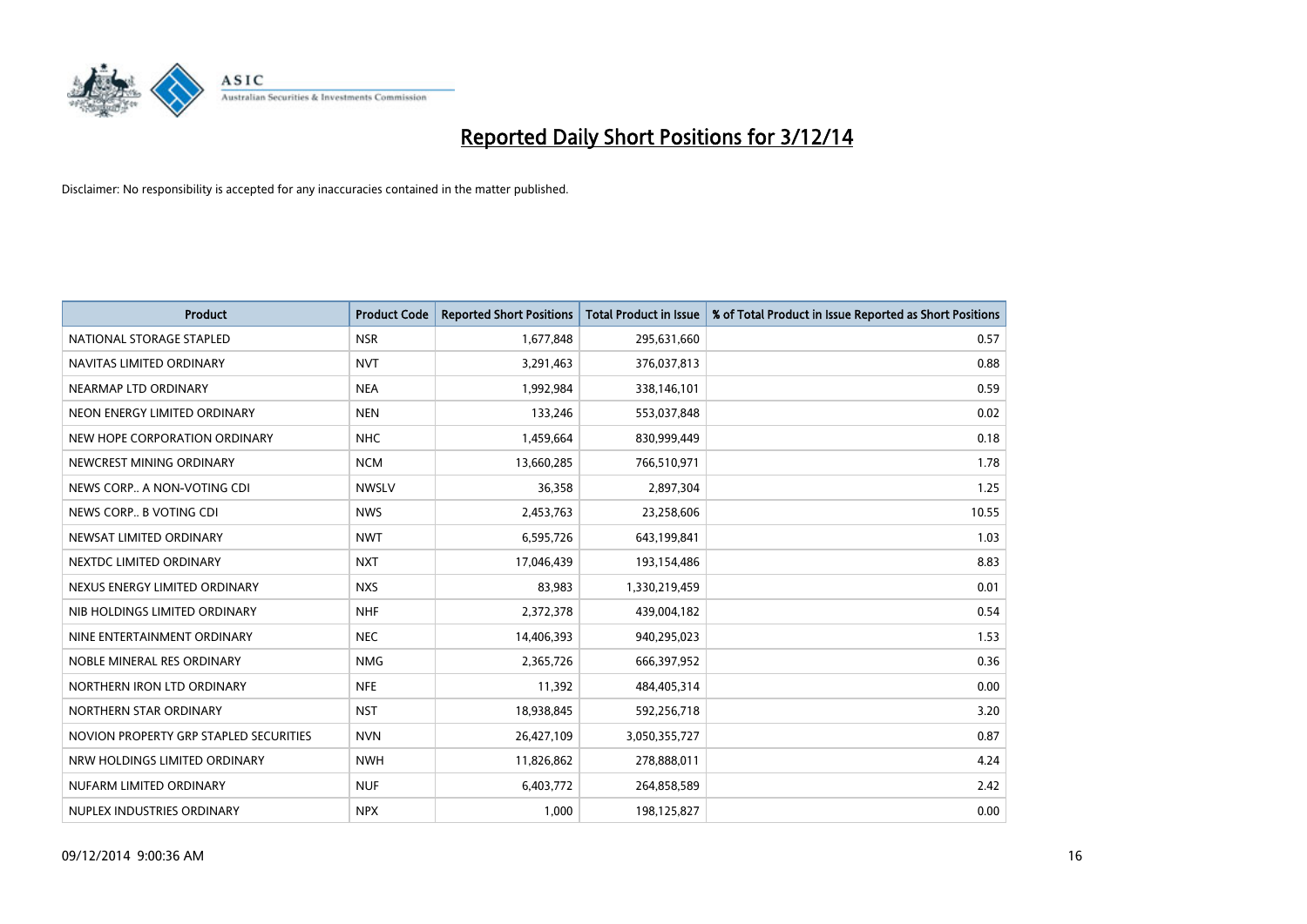

| <b>Product</b>                        | <b>Product Code</b> | <b>Reported Short Positions</b> | <b>Total Product in Issue</b> | % of Total Product in Issue Reported as Short Positions |
|---------------------------------------|---------------------|---------------------------------|-------------------------------|---------------------------------------------------------|
| OCEANAGOLD CORP. CHESS DEPOSITARY INT | <b>OGC</b>          | 1,924,539                       | 301,520,186                   | 0.64                                                    |
| OIL SEARCH LTD ORDINARY               | OSH                 | 12,320,968                      | 1,522,692,587                 | 0.81                                                    |
| OM HOLDINGS LIMITED ORDINARY          | <b>OMH</b>          | 58,082                          | 733,423,337                   | 0.01                                                    |
| ORICA LIMITED ORDINARY                | ORI                 | 23,140,667                      | 372,743,291                   | 6.21                                                    |
| ORIGIN ENERGY ORDINARY                | <b>ORG</b>          | 9,634,553                       | 1,106,307,961                 | 0.87                                                    |
| OROCOBRE LIMITED ORDINARY             | <b>ORE</b>          | 2,833,706                       | 132,041,911                   | 2.15                                                    |
| ORORA LIMITED ORDINARY                | <b>ORA</b>          | 5,306,785                       | 1,206,684,923                 | 0.44                                                    |
| OROTONGROUP LIMITED ORDINARY          | ORL                 | 263,681                         | 40,880,902                    | 0.64                                                    |
| OZ MINERALS ORDINARY                  | OZL                 | 7,106,937                       | 303,470,022                   | 2.34                                                    |
| OZFOREX GROUP LTD ORDINARY            | <b>OFX</b>          | 8,980,613                       | 240,000,000                   | 3.74                                                    |
| <b>PACIFIC BRANDS ORDINARY</b>        | <b>PBG</b>          | 77,964,645                      | 917,226,291                   | 8.50                                                    |
| PACT GROUP HLDGS LTD ORDINARY         | PGH                 | 2,510,502                       | 294,097,961                   | 0.85                                                    |
| PALADIN ENERGY LTD ORDINARY           | <b>PDN</b>          | 120,163,637                     | 965,752,118                   | 12.44                                                   |
| PANAUST LIMITED ORDINARY              | <b>PNA</b>          | 693,102                         | 636,599,496                   | 0.11                                                    |
| PANORAMA SYNERGY LTD ORDINARY         | <b>PSY</b>          | 26,067                          | 493,403,798                   | 0.01                                                    |
| PANORAMIC RESOURCES ORDINARY          | PAN                 | 265,318                         | 322,275,824                   | 0.08                                                    |
| PANTERRA GOLD LTD ORDINARY            | PGI                 | $\mathbf{1}$                    | 846,215,609                   | 0.00                                                    |
| PAPERLINX LIMITED ORDINARY            | <b>PPX</b>          | 44,691                          | 665, 181, 261                 | 0.01                                                    |
| PATTIES FOODS LTD ORDINARY            | PFL                 | 9,001                           | 139,144,338                   | 0.01                                                    |
| PEET LIMITED ORDINARY                 | <b>PPC</b>          | 52,774                          | 474,623,750                   | 0.01                                                    |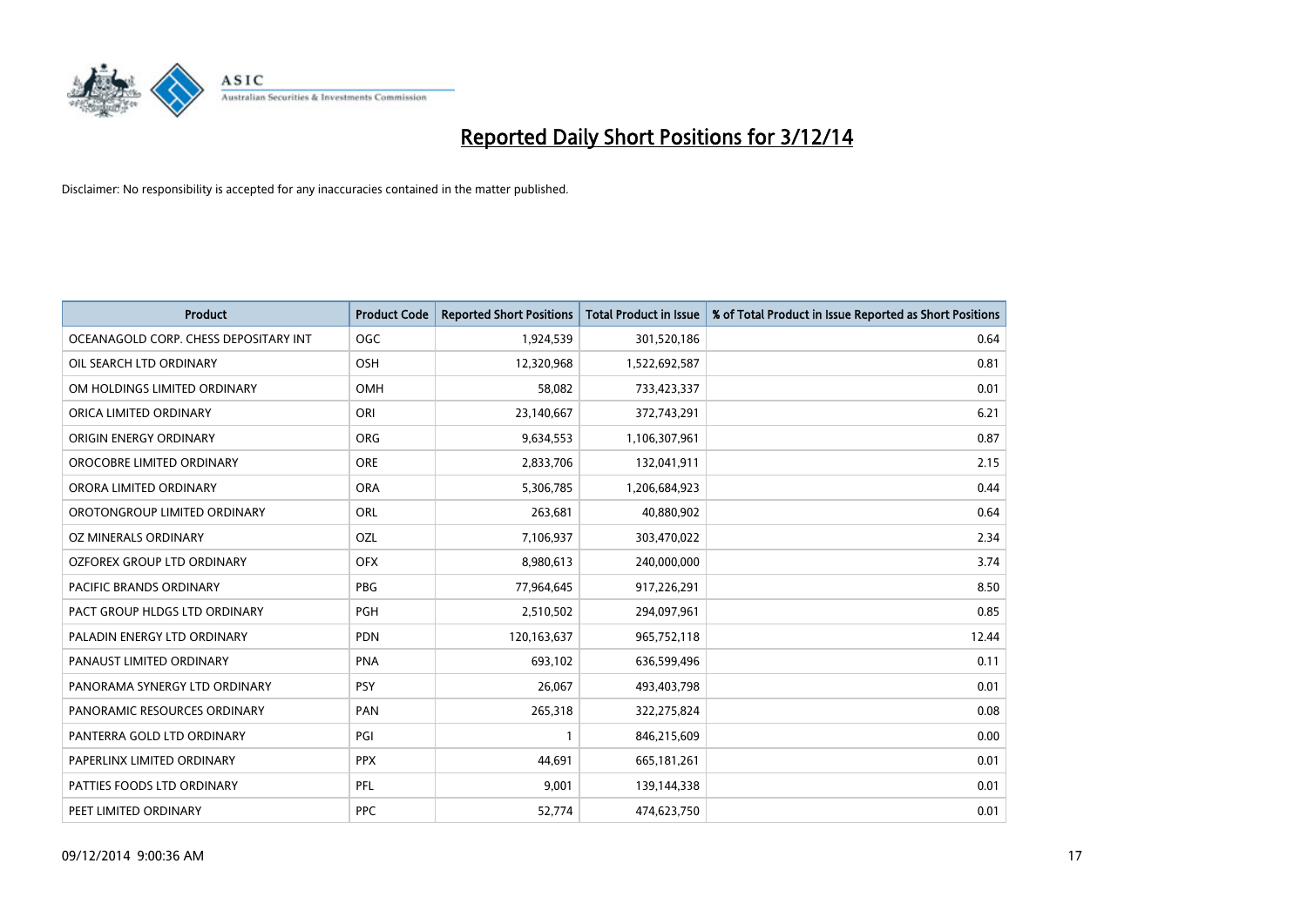

| <b>Product</b>                    | <b>Product Code</b> | <b>Reported Short Positions</b> | Total Product in Issue | % of Total Product in Issue Reported as Short Positions |
|-----------------------------------|---------------------|---------------------------------|------------------------|---------------------------------------------------------|
| PENINSULA ENERGY LTD ORDINARY     | <b>PEN</b>          | 4,000,000                       | 3,438,262,720          | 0.12                                                    |
| PERPETUAL LIMITED ORDINARY        | PPT                 | 1,218,062                       | 46,574,426             | 2.62                                                    |
| PERSEUS MINING LTD ORDINARY       | <b>PRU</b>          | 22,462,537                      | 526,656,401            | 4.27                                                    |
| PHARMAXIS LTD ORDINARY            | <b>PXS</b>          | 501,000                         | 310,120,349            | 0.16                                                    |
| PHOSPHAGENICS LTD. ORDINARY       | POH                 | 43,750                          | 1,261,965,957          | 0.00                                                    |
| PLATINUM ASSET ORDINARY           | <b>PTM</b>          | 2,285,297                       | 581,137,982            | 0.39                                                    |
| PLATINUM AUSTRALIA ORDINARY       | PLA                 | 836,127                         | 504,968,043            | 0.17                                                    |
| PLATINUM CAPITAL LTD ORDINARY     | <b>PMC</b>          | 30,566                          | 232,190,254            | 0.01                                                    |
| PMP LIMITED ORDINARY              | <b>PMP</b>          | 27,581                          | 323,781,124            | 0.01                                                    |
| POSEIDON NICK LTD ORDINARY        | <b>POS</b>          | 2,919,408                       | 605,549,910            | 0.48                                                    |
| PRANA BIOTECHNOLOGY ORDINARY      | <b>PBT</b>          | 2,593,750                       | 488,936,960            | 0.53                                                    |
| PREMIER INVESTMENTS ORDINARY      | <b>PMV</b>          | 275,344                         | 155,900,075            | 0.18                                                    |
| PRIMARY HEALTH CARE ORDINARY      | <b>PRY</b>          | 30,489,245                      | 512,130,550            | 5.95                                                    |
| PRIME MEDIA GRP LTD ORDINARY      | <b>PRT</b>          | 1,022,658                       | 366,330,303            | 0.28                                                    |
| PROGRAMMED ORDINARY               | <b>PRG</b>          | 223,623                         | 118,651,911            | 0.19                                                    |
| PURA VIDA ENERGY NL ORDINARY      | <b>PVD</b>          | 342,805                         | 130,130,698            | 0.26                                                    |
| <b>QANTAS AIRWAYS ORDINARY</b>    | QAN                 | 4,514,207                       | 2,196,330,250          | 0.21                                                    |
| OBE INSURANCE GROUP ORDINARY      | <b>OBE</b>          | 17,595,083                      | 1,364,945,301          | 1.29                                                    |
| <b>QUBE HOLDINGS LTD ORDINARY</b> | QUB                 | 5,099,861                       | 1,054,428,076          | 0.48                                                    |
| RAMSAY HEALTH CARE ORDINARY       | <b>RHC</b>          | 459,644                         | 202,081,252            | 0.23                                                    |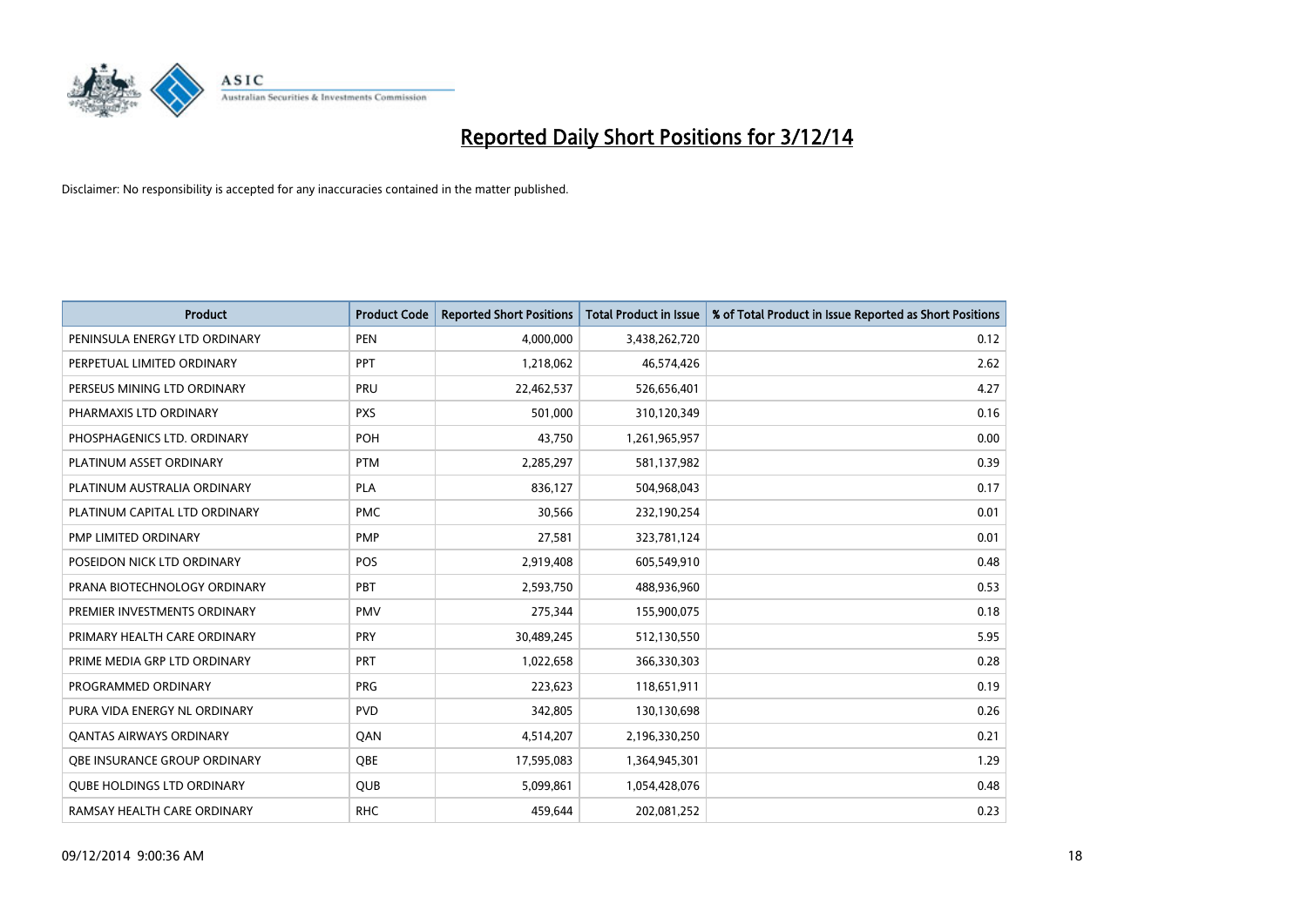

| <b>Product</b>                      | <b>Product Code</b> | <b>Reported Short Positions</b> | <b>Total Product in Issue</b> | % of Total Product in Issue Reported as Short Positions |
|-------------------------------------|---------------------|---------------------------------|-------------------------------|---------------------------------------------------------|
| <b>RCG CORPORATION LTD ORDINARY</b> | <b>RCG</b>          | 391,956                         | 263,808,625                   | 0.15                                                    |
| <b>RCR TOMLINSON ORDINARY</b>       | <b>RCR</b>          | 362,965                         | 139,000,806                   | 0.26                                                    |
| <b>REA GROUP ORDINARY</b>           | <b>REA</b>          | 2,459,179                       | 131,714,699                   | 1.87                                                    |
| RECALL HOLDINGS LTD ORDINARY        | <b>REC</b>          | 3,052,228                       | 313,149,677                   | 0.97                                                    |
| <b>RECKON LIMITED ORDINARY</b>      | <b>RKN</b>          | 1,414,046                       | 112,084,762                   | 1.26                                                    |
| <b>RED 5 LIMITED ORDINARY</b>       | <b>RED</b>          | 174,740                         | 759,451,008                   | 0.02                                                    |
| <b>RED FORK ENERGY ORDINARY</b>     | <b>RFE</b>          | 112,160                         | 501,051,719                   | 0.02                                                    |
| REDBANK ENERGY LTD ORDINARY         | <b>AEI</b>          | 13                              | 786,287                       | 0.00                                                    |
| REED RESOURCES LTD ORDINARY         | <b>RDR</b>          | 2,000                           | 499,453,895                   | 0.00                                                    |
| <b>REGIONAL EXPRESS ORDINARY</b>    | <b>REX</b>          | 49,632                          | 110,154,375                   | 0.05                                                    |
| REGIS HEALTHCARE LTD ORDINARY       | <b>REG</b>          | 1,125,658                       | 300, 345, 797                 | 0.37                                                    |
| <b>REGIS RESOURCES ORDINARY</b>     | <b>RRL</b>          | 55,475,782                      | 499,781,595                   | 11.10                                                   |
| RESMED INC CDI 10:1                 | <b>RMD</b>          | 36,731,926                      | 1,397,522,030                 | 2.63                                                    |
| RESOLUTE MINING ORDINARY            | <b>RSG</b>          | 23,367,585                      | 641,189,223                   | 3.64                                                    |
| <b>RESOURCE GENERATION ORDINARY</b> | <b>RES</b>          | 1,220                           | 581,380,338                   | 0.00                                                    |
| RETAIL FOOD GROUP ORDINARY          | <b>RFG</b>          | 5,160,688                       | 154,379,893                   | 3.34                                                    |
| REX MINERALS LIMITED ORDINARY       | <b>RXM</b>          | 1,056,111                       | 220,519,784                   | 0.48                                                    |
| RIO TINTO LIMITED ORDINARY          | <b>RIO</b>          | 6,130,141                       | 435,758,720                   | 1.41                                                    |
| ROC OIL COMPANY ORDINARY            | <b>ROC</b>          | 610,434                         | 687,618,400                   | 0.09                                                    |
| ROX RESOURCES ORDINARY              | <b>RXL</b>          | 5,523,255                       | 849,673,095                   | 0.65                                                    |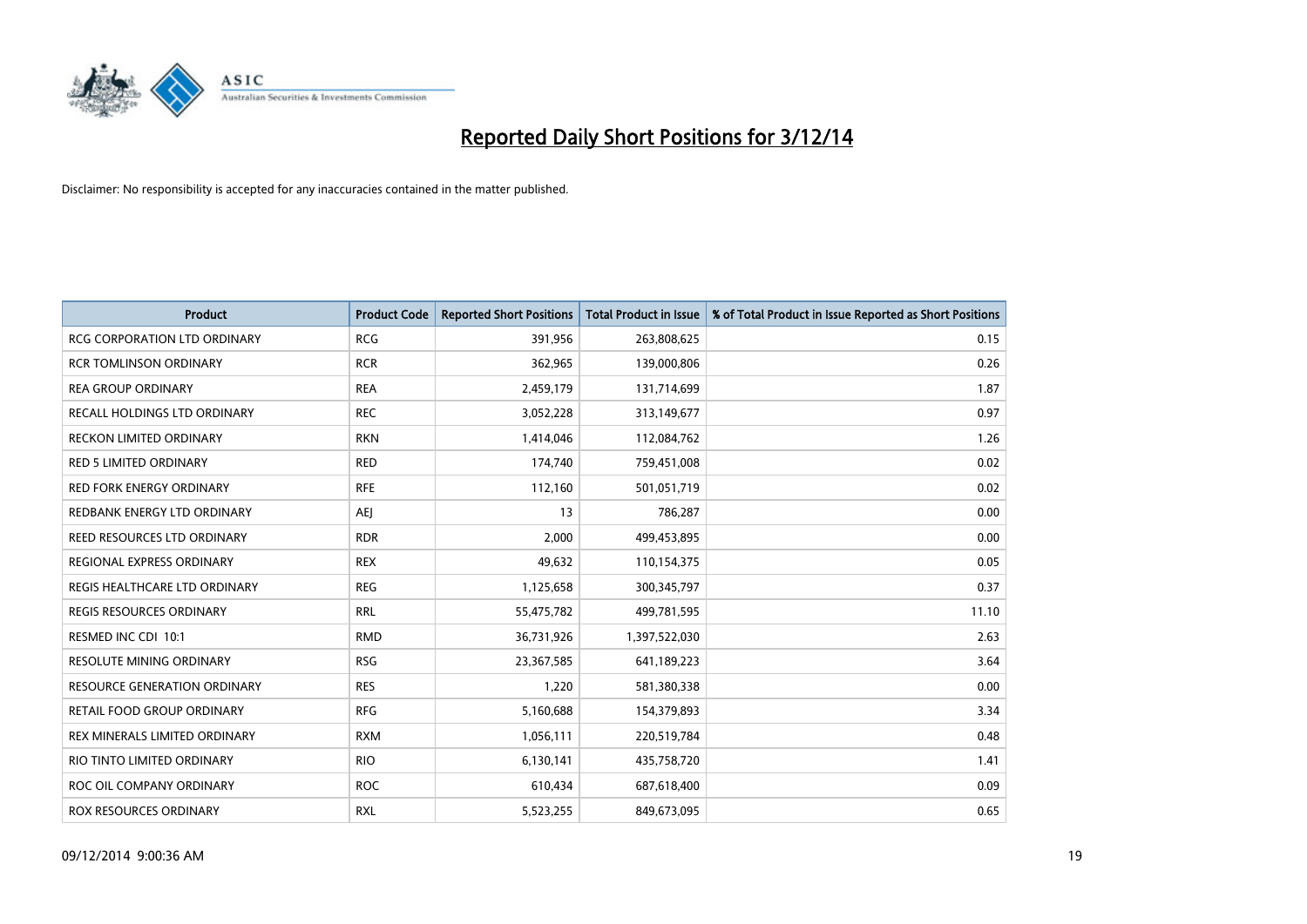

| <b>Product</b>                        | <b>Product Code</b> | <b>Reported Short Positions</b> | <b>Total Product in Issue</b> | % of Total Product in Issue Reported as Short Positions |
|---------------------------------------|---------------------|---------------------------------|-------------------------------|---------------------------------------------------------|
| ROYAL WOLF HOLDINGS ORDINARY          | <b>RWH</b>          | 210,574                         | 100,387,052                   | 0.21                                                    |
| <b>RURALCO HOLDINGS ORDINARY</b>      | <b>RHL</b>          | 5,695                           | 77,291,069                    | 0.01                                                    |
| RXP SERVICES LTD ORDINARY             | <b>RXP</b>          | 40,000                          | 136,080,420                   | 0.03                                                    |
| SAI GLOBAL LIMITED ORDINARY           | SAI                 | 795,138                         | 211,761,727                   | 0.38                                                    |
| SALMAT LIMITED ORDINARY               | <b>SLM</b>          | 136,468                         | 159,812,799                   | 0.09                                                    |
| SAMSON OIL & GAS LTD ORDINARY         | SSN                 | 14,875,700                      | 2,837,782,022                 | 0.52                                                    |
| SANDFIRE RESOURCES ORDINARY           | <b>SFR</b>          | 3,360,613                       | 155,950,968                   | 2.15                                                    |
| <b>SANTOS LTD ORDINARY</b>            | <b>STO</b>          | 5,924,605                       | 982,271,447                   | 0.60                                                    |
| SARACEN MINERAL ORDINARY              | SAR                 | 11,388,952                      | 792,784,738                   | 1.44                                                    |
| SCA PROPERTY GROUP STAPLED SECURITIES | SCP                 | 19,837,938                      | 648,628,320                   | 3.06                                                    |
| <b>SCENTRE GRP STAPLED</b>            | <b>SCG</b>          | 27,260,451                      | 5,324,296,678                 | 0.51                                                    |
| SEDGMAN LIMITED ORDINARY              | <b>SDM</b>          | 1,128,550                       | 227,059,277                   | 0.50                                                    |
| SEEK LIMITED ORDINARY                 | <b>SEK</b>          | 10,429,116                      | 342,335,122                   | 3.05                                                    |
| SELECT HARVESTS ORDINARY              | SHV                 | 1,139,169                       | 70,940,874                    | 1.61                                                    |
| SENEX ENERGY LIMITED ORDINARY         | SXY                 | 55,470,731                      | 1,149,657,377                 | 4.82                                                    |
| SERVCORP LIMITED ORDINARY             | SRV                 | 399                             | 98,432,275                    | 0.00                                                    |
| SERVICE STREAM ORDINARY               | SSM                 | 30                              | 386,389,873                   | 0.00                                                    |
| SEVEN GROUP HOLDINGS ORDINARY         | <b>SVW</b>          | 4,813,142                       | 299,199,240                   | 1.61                                                    |
| SEVEN WEST MEDIA LTD ORDINARY         | <b>SWM</b>          | 15,812,430                      | 999,160,872                   | 1.58                                                    |
| SEYMOUR WHYTE LTD ORDINARY            | SWL                 | 56,371                          | 87,647,595                    | 0.06                                                    |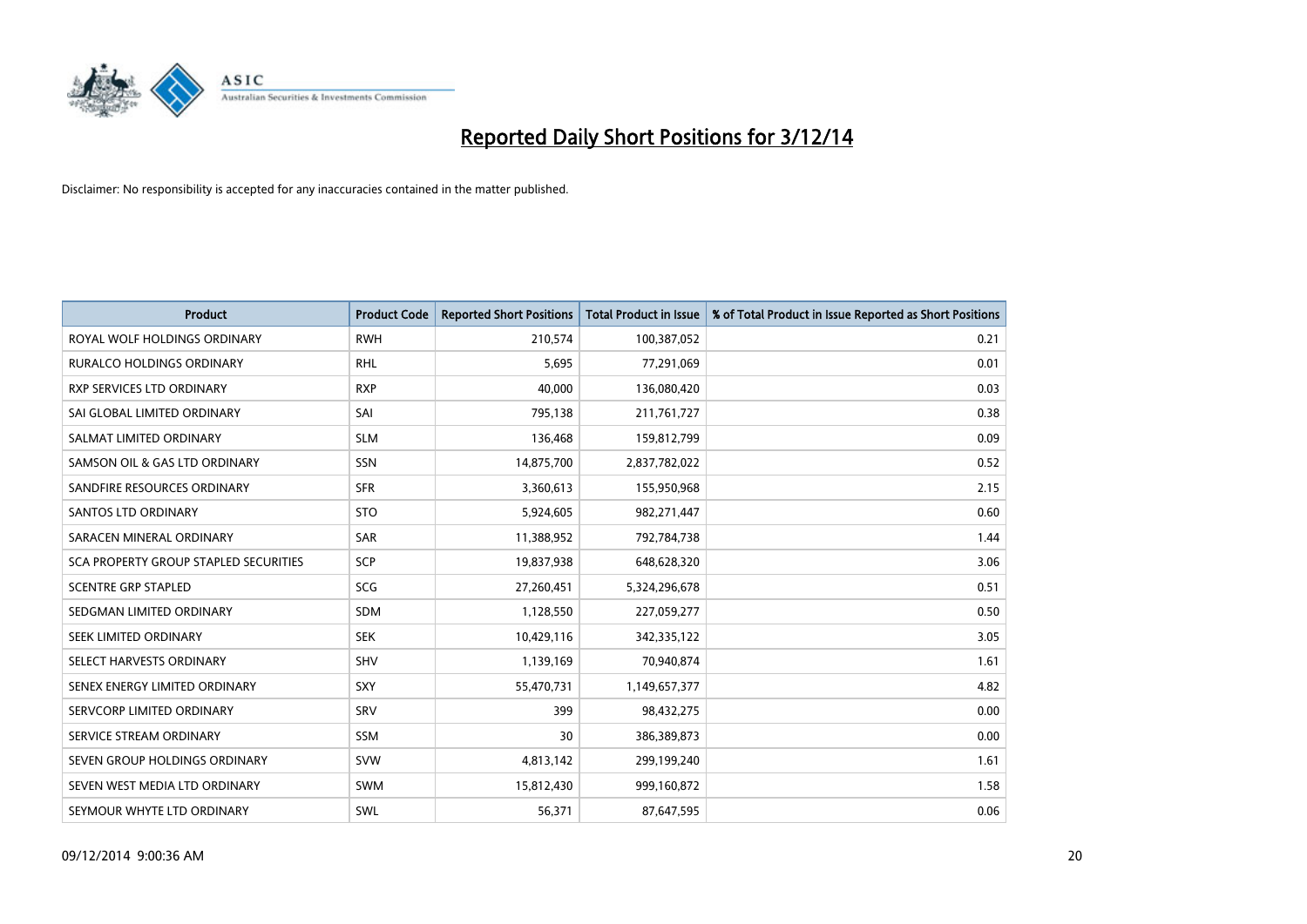

| <b>Product</b>                           | <b>Product Code</b> | <b>Reported Short Positions</b> | <b>Total Product in Issue</b> | % of Total Product in Issue Reported as Short Positions |
|------------------------------------------|---------------------|---------------------------------|-------------------------------|---------------------------------------------------------|
|                                          |                     |                                 |                               |                                                         |
| <b>SG FLEET GROUP LTD ORDINARY</b>       | SGF                 | 62,563                          | 242,691,826                   | 0.03                                                    |
| SHINE CORPORATE ORDINARY                 | SHJ                 | 3,152                           | 172,400,081                   | 0.00                                                    |
| SIGMA PHARMACEUTICAL ORDINARY            | <b>SIP</b>          | 23,570,238                      | 1,108,086,575                 | 2.13                                                    |
| SILEX SYSTEMS ORDINARY                   | <b>SLX</b>          | 7,152,646                       | 170,467,339                   | 4.20                                                    |
| SILVER CHEF LIMITED ORDINARY             | SIV                 | 18,340                          | 29,640,865                    | 0.06                                                    |
| SILVER LAKE RESOURCE ORDINARY            | <b>SLR</b>          | 27,453,102                      | 503,233,971                   | 5.46                                                    |
| SIMS METAL MGMT LTD ORDINARY             | SGM                 | 18,303,470                      | 204,633,630                   | 8.94                                                    |
| SINGAPORE TELECOMM. CHESS DEPOSITARY INT | <b>SGT</b>          | 1,282,163                       | 122,451,878                   | 1.05                                                    |
| SINO GAS ENERGY ORDINARY                 | <b>SEH</b>          | 11,754,950                      | 1,542,672,358                 | 0.76                                                    |
| SIRIUS RESOURCES NL ORDINARY             | <b>SIR</b>          | 15,918,641                      | 341,438,269                   | 4.66                                                    |
| SIRTEX MEDICAL ORDINARY                  | <b>SRX</b>          | 226,804                         | 56,530,231                    | 0.40                                                    |
| SKILLED GROUP LTD ORDINARY               | <b>SKE</b>          | 5,468,601                       | 235,753,791                   | 2.32                                                    |
| SKY NETWORK ORDINARY                     | <b>SKT</b>          | 11,556,820                      | 389,139,785                   | 2.97                                                    |
| SKYCITY ENT GRP LTD ORDINARY             | <b>SKC</b>          | 8,374,726                       | 587,472,741                   | 1.43                                                    |
| <b>SLATER &amp; GORDON ORDINARY</b>      | SGH                 | 3,947,852                       | 208,695,621                   | 1.89                                                    |
| SMS MANAGEMENT, ORDINARY                 | <b>SMX</b>          | 1,396,592                       | 69,394,537                    | 2.01                                                    |
| SONIC HEALTHCARE ORDINARY                | <b>SHL</b>          | 2,715,988                       | 401,194,056                   | 0.68                                                    |
| SOUL PATTINSON (W.H) ORDINARY            | SOL                 | 41,945                          | 239,395,320                   | 0.02                                                    |
| SPARK INFRASTRUCTURE STAPLED US PROHIBT. | SKI                 | 22,336,021                      | 1,466,360,128                 | 1.52                                                    |
| SPARK NEW ZEALAND ORDINARY               | <b>SPK</b>          | 12,984,917                      | 1,834,767,958                 | 0.71                                                    |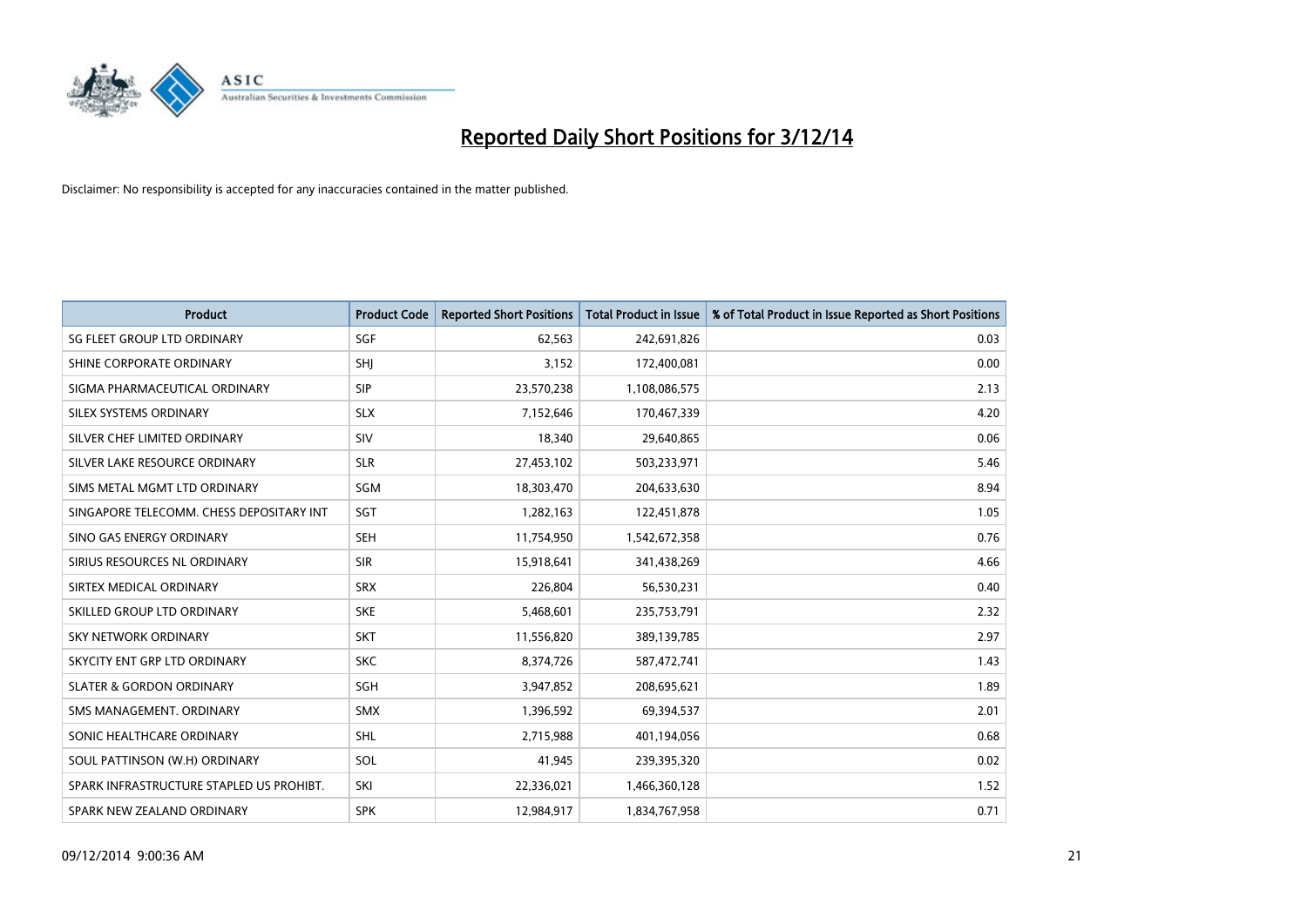

| <b>Product</b>                   | <b>Product Code</b> | <b>Reported Short Positions</b> | <b>Total Product in Issue</b> | % of Total Product in Issue Reported as Short Positions |
|----------------------------------|---------------------|---------------------------------|-------------------------------|---------------------------------------------------------|
| SPDR 200 FUND ETF UNITS          | <b>STW</b>          | 2,146                           | 47,446,865                    | 0.00                                                    |
| SPECIALTY FASHION ORDINARY       | <b>SFH</b>          | 25,376                          | 192,236,121                   | 0.01                                                    |
| SPOTLESS GRP HLD LTD ORDINARY    | <b>SPO</b>          | 28,790,909                      | 1,098,290,178                 | 2.62                                                    |
| ST BARBARA LIMITED ORDINARY      | <b>SBM</b>          | 10,335,760                      | 494,269,192                   | 2.09                                                    |
| STARPHARMA HOLDINGS ORDINARY     | <b>SPL</b>          | 12,809,306                      | 319,008,325                   | 4.02                                                    |
| STEADFAST GROUP LTD ORDINARY     | <b>SDF</b>          | 19,973,694                      | 503,352,992                   | 3.97                                                    |
| STHN CROSS MEDIA ORDINARY        | <b>SXL</b>          | 43,147,117                      | 731,319,622                   | 5.90                                                    |
| STOCKLAND UNITS/ORD STAPLED      | SGP                 | 9,854,185                       | 2,348,746,744                 | 0.42                                                    |
| STRAITS RES LTD. ORDINARY        | SRO                 | 20,370                          | 1,217,730,293                 | 0.00                                                    |
| STW COMMUNICATIONS ORDINARY      | SGN                 | 5,922,031                       | 409,699,000                   | 1.45                                                    |
| SUNCORP GROUP LTD ORDINARY       | <b>SUN</b>          | 6,218,461                       | 1,286,600,980                 | 0.48                                                    |
| SUNDANCE ENERGY ORDINARY         | <b>SEA</b>          | 2,185,284                       | 549,207,339                   | 0.40                                                    |
| SUNDANCE RESOURCES ORDINARY      | <b>SDL</b>          | 83,678,873                      | 3,082,028,456                 | 2.72                                                    |
| SUNLAND GROUP LTD ORDINARY       | <b>SDG</b>          | 112,926                         | 181,710,087                   | 0.06                                                    |
| SUPER RET REP LTD ORDINARY       | <b>SUL</b>          | 16,865,854                      | 197,030,571                   | 8.56                                                    |
| SWICK MINING ORDINARY            | <b>SWK</b>          | 50,000                          | 217,643,703                   | 0.02                                                    |
| SYD AIRPORT STAPLED US PROHIBIT. | <b>SYD</b>          | 38,035,283                      | 2,216,216,041                 | 1.72                                                    |
| SYRAH RESOURCES ORDINARY         | <b>SYR</b>          | 5,456,481                       | 164,135,076                   | 3.32                                                    |
| TABCORP HOLDINGS LTD ORDINARY    | <b>TAH</b>          | 17,944,162                      | 765,652,364                   | 2.34                                                    |
| TAP OIL LIMITED ORDINARY         | <b>TAP</b>          | 108,865                         | 243,186,639                   | 0.04                                                    |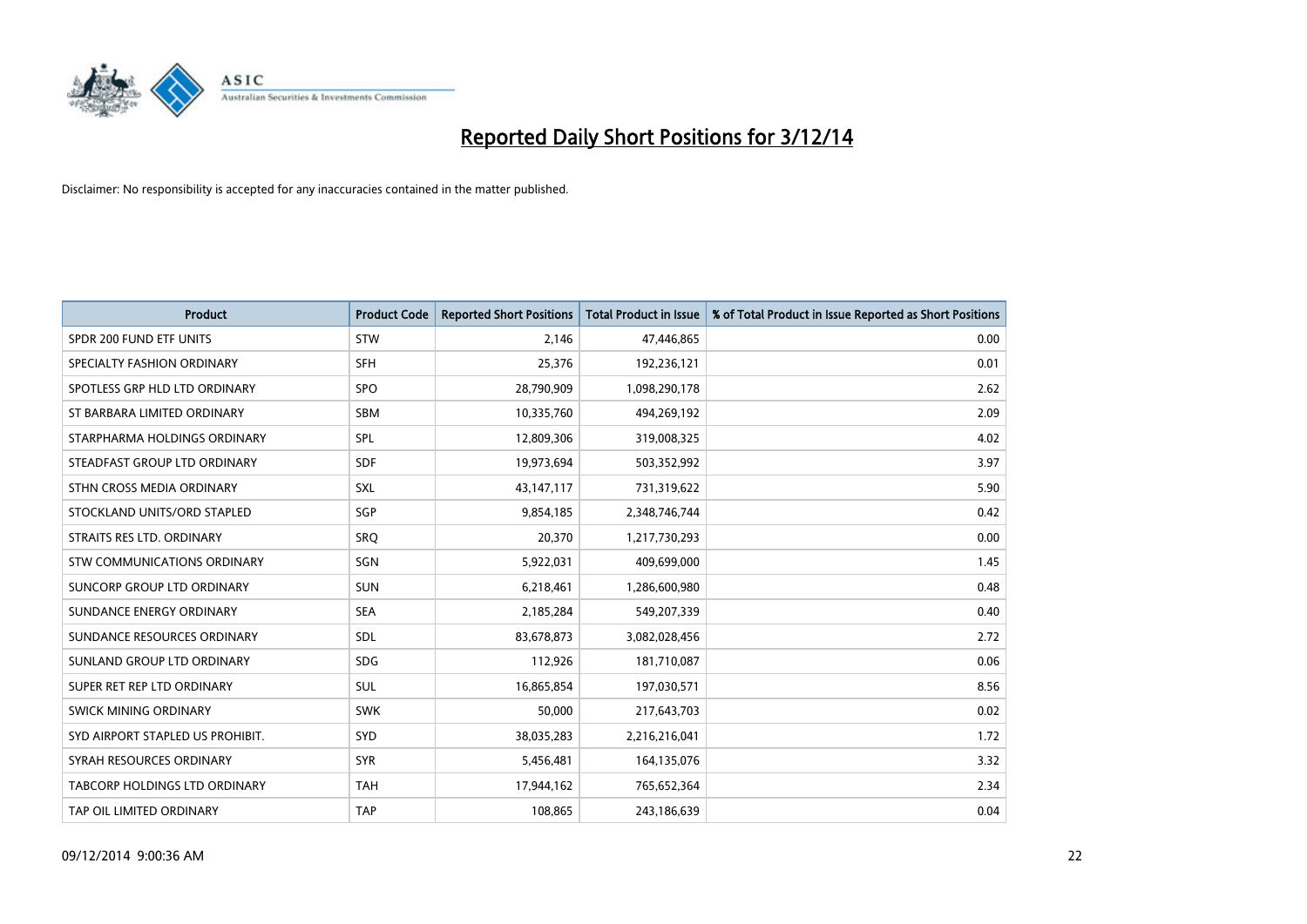

| <b>Product</b>                       | <b>Product Code</b> | <b>Reported Short Positions</b> | <b>Total Product in Issue</b> | % of Total Product in Issue Reported as Short Positions |
|--------------------------------------|---------------------|---------------------------------|-------------------------------|---------------------------------------------------------|
| TASSAL GROUP LIMITED ORDINARY        | <b>TGR</b>          | 126,698                         | 146,897,115                   | 0.09                                                    |
| TATTS GROUP LTD ORDINARY             | <b>TTS</b>          | 29,112,554                      | 1,445,759,948                 | 2.01                                                    |
| <b>TECHNOLOGY ONE ORDINARY</b>       | <b>TNE</b>          | 3,200,683                       | 308,796,455                   | 1.04                                                    |
| TELSTRA CORPORATION, ORDINARY        | <b>TLS</b>          | 41,688,848                      | 12,225,655,836                | 0.34                                                    |
| TEN NETWORK HOLDINGS ORDINARY        | <b>TEN</b>          | 136,800,512                     | 2,630,984,596                 | 5.20                                                    |
| TERANGA GOLD CORP CDI 1:1            | <b>TGZ</b>          | 1,375                           | 72,850,029                    | 0.00                                                    |
| TFS CORPORATION LTD ORDINARY         | <b>TFC</b>          | 9,231,375                       | 326,983,445                   | 2.82                                                    |
| THE REJECT SHOP ORDINARY             | <b>TRS</b>          | 2,187,626                       | 28,844,648                    | 7.58                                                    |
| THINK CHILDCARE EDU ORDINARY         | <b>TNK</b>          | 412,238                         | 39,600,000                    | 1.04                                                    |
| THORN GROUP LIMITED ORDINARY         | <b>TGA</b>          | 363,353                         | 150,634,985                   | 0.24                                                    |
| TIGER RESOURCES ORDINARY             | <b>TGS</b>          | 10,694,501                      | 1,143,541,406                 | 0.94                                                    |
| TOLL HOLDINGS LTD ORDINARY           | <b>TOL</b>          | 23,533,100                      | 717,437,878                   | 3.28                                                    |
| TORO ENERGY LIMITED ORDINARY         | <b>TOE</b>          | 30,560                          | 1,568,545,041                 | 0.00                                                    |
| <b>TOX FREE SOLUTIONS ORDINARY</b>   | <b>TOX</b>          | 2,003,415                       | 133,752,359                   | 1.50                                                    |
| TPG TELECOM LIMITED ORDINARY         | <b>TPM</b>          | 10,908,462                      | 793,808,141                   | 1.37                                                    |
| TRADE ME GROUP ORDINARY              | <b>TME</b>          | 4,865,074                       | 396,830,595                   | 1.23                                                    |
| TRANSFIELD SERVICES ORDINARY         | <b>TSE</b>          | 6,858,643                       | 512,457,716                   | 1.34                                                    |
| TRANSPACIFIC INDUST, ORDINARY        | <b>TPI</b>          | 28,450,095                      | 1,579,648,778                 | 1.80                                                    |
| TRANSURBAN GROUP TRIPLE STAPLED SEC. | TCL                 | 24,436,453                      | 1,906,390,878                 | 1.28                                                    |
| TREASURY GROUP ORDINARY              | <b>TRG</b>          | 81,128                          | 23,697,498                    | 0.34                                                    |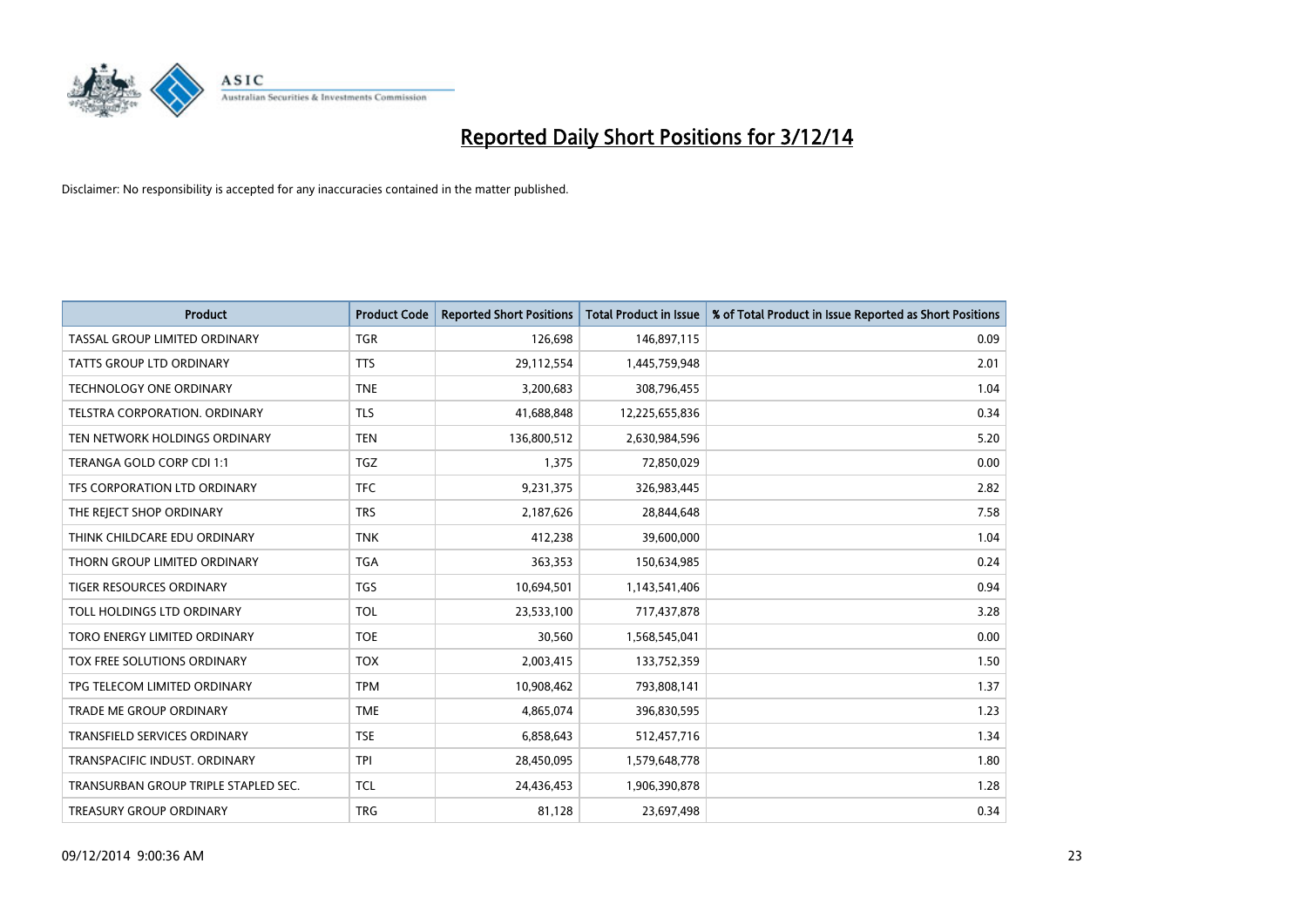

| <b>Product</b>                         | <b>Product Code</b> | <b>Reported Short Positions</b> | <b>Total Product in Issue</b> | % of Total Product in Issue Reported as Short Positions |
|----------------------------------------|---------------------|---------------------------------|-------------------------------|---------------------------------------------------------|
| TREASURY WINE ESTATE ORDINARY          | <b>TWE</b>          | 9,504,313                       | 651,261,403                   | 1.46                                                    |
| TRITON MIN LTD ORDINARY                | <b>TON</b>          | 90,145                          | 310,101,731                   | 0.03                                                    |
| TROY RESOURCES LTD ORDINARY            | <b>TRY</b>          | 7,005,731                       | 195,265,161                   | 3.59                                                    |
| UGL LIMITED ORDINARY                   | UGL                 | 20,834,593                      | 166,511,240                   | 12.51                                                   |
| <b>UNILIFE CORPORATION CDI 6:1</b>     | <b>UNS</b>          | 120,000                         | 275,193,858                   | 0.04                                                    |
| UNITY MINING LTD ORDINARY              | <b>UML</b>          | 319,871                         | 1,133,122,711                 | 0.03                                                    |
| <b>UXC LIMITED ORDINARY</b>            | <b>UXC</b>          | 3,213,008                       | 331,468,991                   | 0.97                                                    |
| <b>VEDA GROUP LTD ORDINARY</b>         | <b>VED</b>          | 13,307,249                      | 842,055,406                   | 1.58                                                    |
| VENTURE MINERALS ORDINARY              | <b>VMS</b>          | 238,000                         | 287,320,170                   | 0.08                                                    |
| <b>VILLAGE ROADSHOW LTD ORDINARY</b>   | <b>VRL</b>          | 955,631                         | 159,509,459                   | 0.60                                                    |
| <b>VIRGIN AUS HLDG LTD ORDINARY</b>    | <b>VAH</b>          | 41,707,798                      | 3,524,912,131                 | 1.18                                                    |
| <b>VIRTUS HEALTH LTD ORDINARY</b>      | <b>VRT</b>          | 5,478,808                       | 79,885,938                    | 6.86                                                    |
| VISION EYE INSTITUTE ORDINARY          | <b>VEI</b>          | 1,586,666                       | 178,737,431                   | 0.89                                                    |
| <b>VOCATION LTD ORDINARY</b>           | <b>VET</b>          | 9,832,658                       | 230,000,000                   | 4.28                                                    |
| <b>VOCUS COMMS LTD ORDINARY</b>        | <b>VOC</b>          | 593,820                         | 104,803,018                   | 0.57                                                    |
| WARRNAMBOOL CHEESE ORDINARY            | <b>WCB</b>          | 19                              | 56,098,797                    | 0.00                                                    |
| <b>WATPAC LIMITED ORDINARY</b>         | <b>WTP</b>          | 2,220,289                       | 189,258,397                   | 1.17                                                    |
| <b>WDS LIMITED ORDINARY</b>            | <b>WDS</b>          | 602,575                         | 144,740,614                   | 0.42                                                    |
| WEBJET LIMITED ORDINARY                | <b>WEB</b>          | 1,409,843                       | 79,397,959                    | 1.78                                                    |
| WESFARMERS LIMITED DEFERRED SETTLEMENT | WESDD               | 5,929,807                       | 1,123,496,295                 | 0.53                                                    |